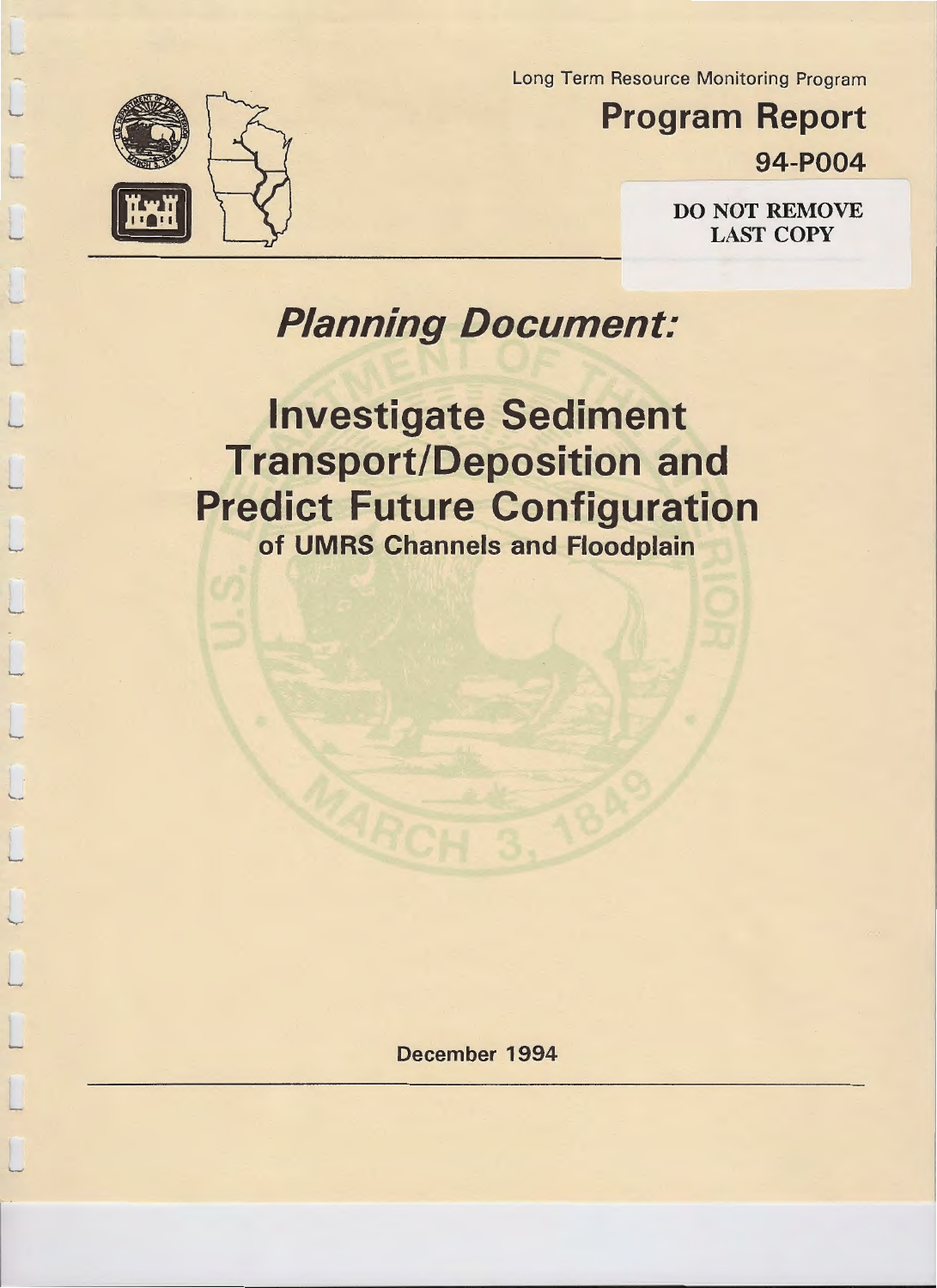# **Planning Document:**

**Investigate Sediment Transport/Deposition and Predict Future Configuration of UMRS Channels and Floodplain** 

by

Robert F. Gaugush National Biological Survey Environmental Management Technical Center 575 Lester Avenue Onalaska, Wisconsin 54650

and

Daniel B. Wilcox St. Paul District, U.S. Army Corps of Engineers Army Corps of Engineers Centre 1 90 Fifth Street East St. Paul, Minnesota 55101-1638

December 1994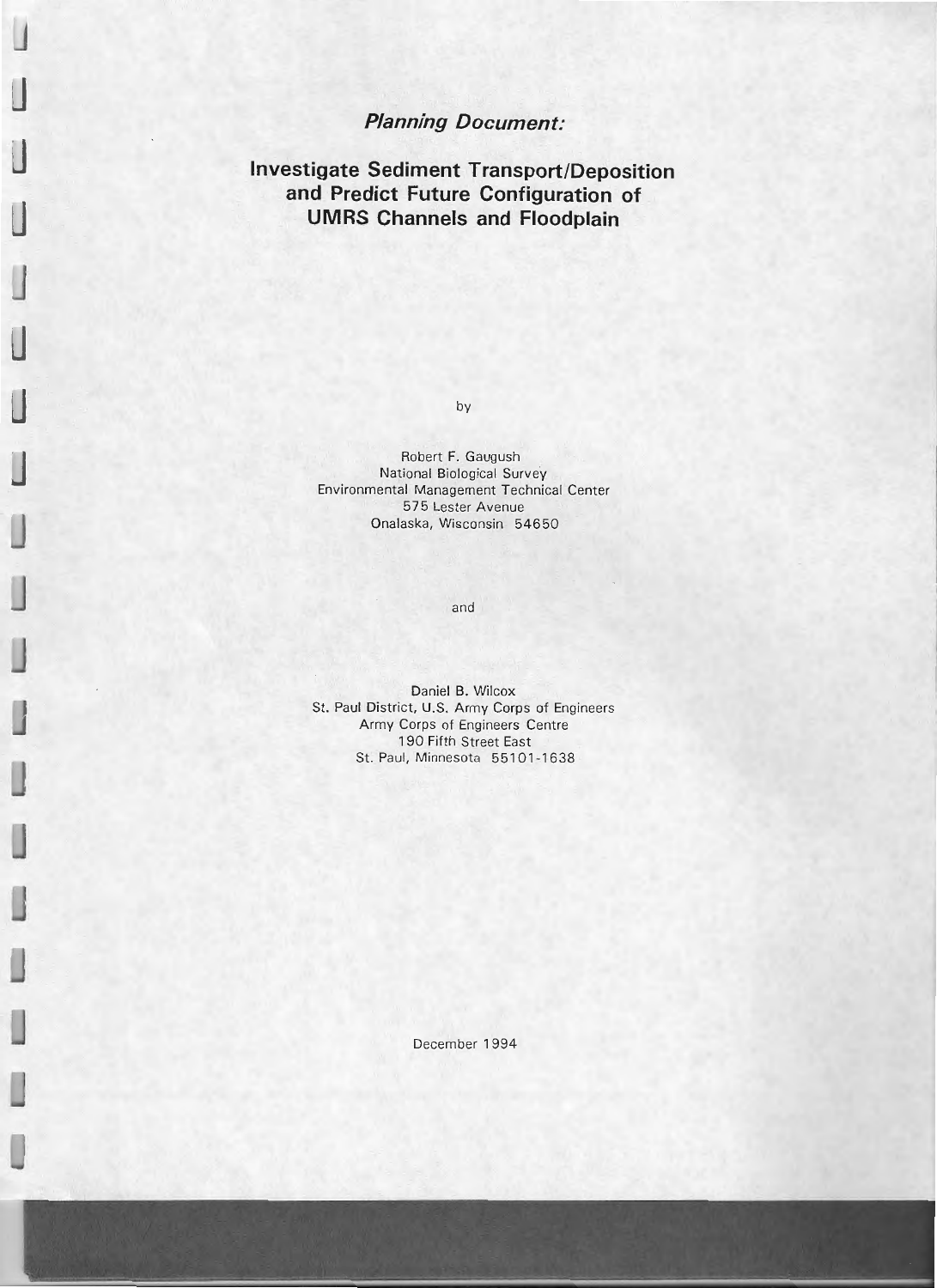# **Planning Document:**

I

I

I

I

I

I

I

I

I

I

I

I

I

I

I

I

I

I

I

# **Investigate Sediment Transport/Deposition and Predict Future Configuration of UMRS Channels and Floodplain**

by

Robert F. Gaugush National Biological Survey Environmental Management Technical Center 575 Lester Avenue Onalaska, Wisconsin 54650

and

/

Daniel B. Wilcox St. Paul District, U.S. Army Corps of Engineers Army Corps of Engineers Centre 190 Fifth Street East St. Paul, Minnesota 55101-1638

December 1994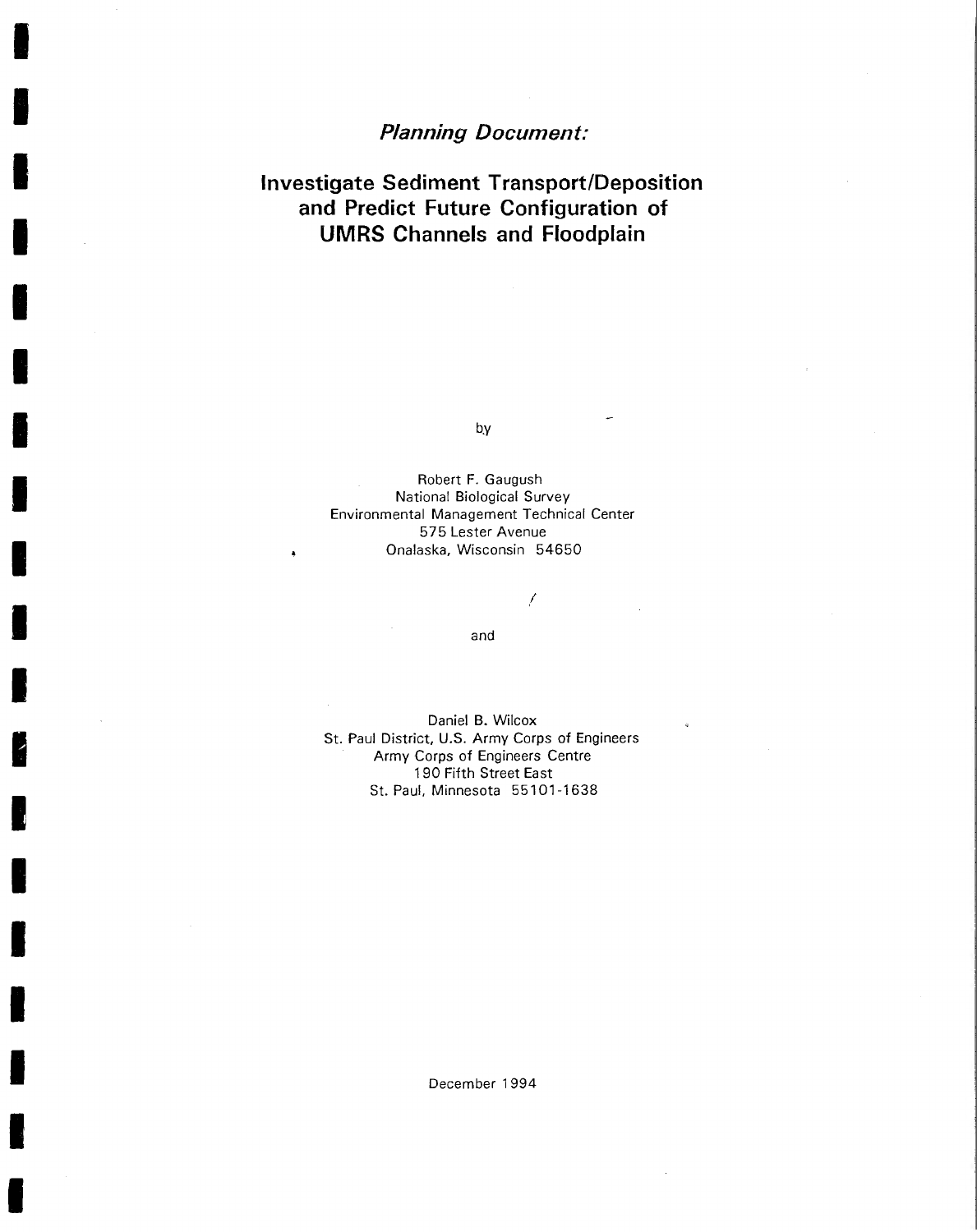The Environmental Management Technical Center issues L TRMP Program Reports to provide Long Term Resource Monitoring Program partners with programmatic documentation, procedures manuals, training manuals, and geographic information systems applications.

**INC.** 

I

I

**Inchester** 

I

I

I

**I** 

I

I

i<br>I

I

I

I

I

I

I

I



Mention of trade names or commercial products does not constitute endorsement or recommendation for use by the National Biological Survey, U.S. Department of the Interior.

> *The National Biological Survey .* . . *gathering, analyzing, and sharing the biological information necessary to support the wise stewardship of the Nation's natural resources.*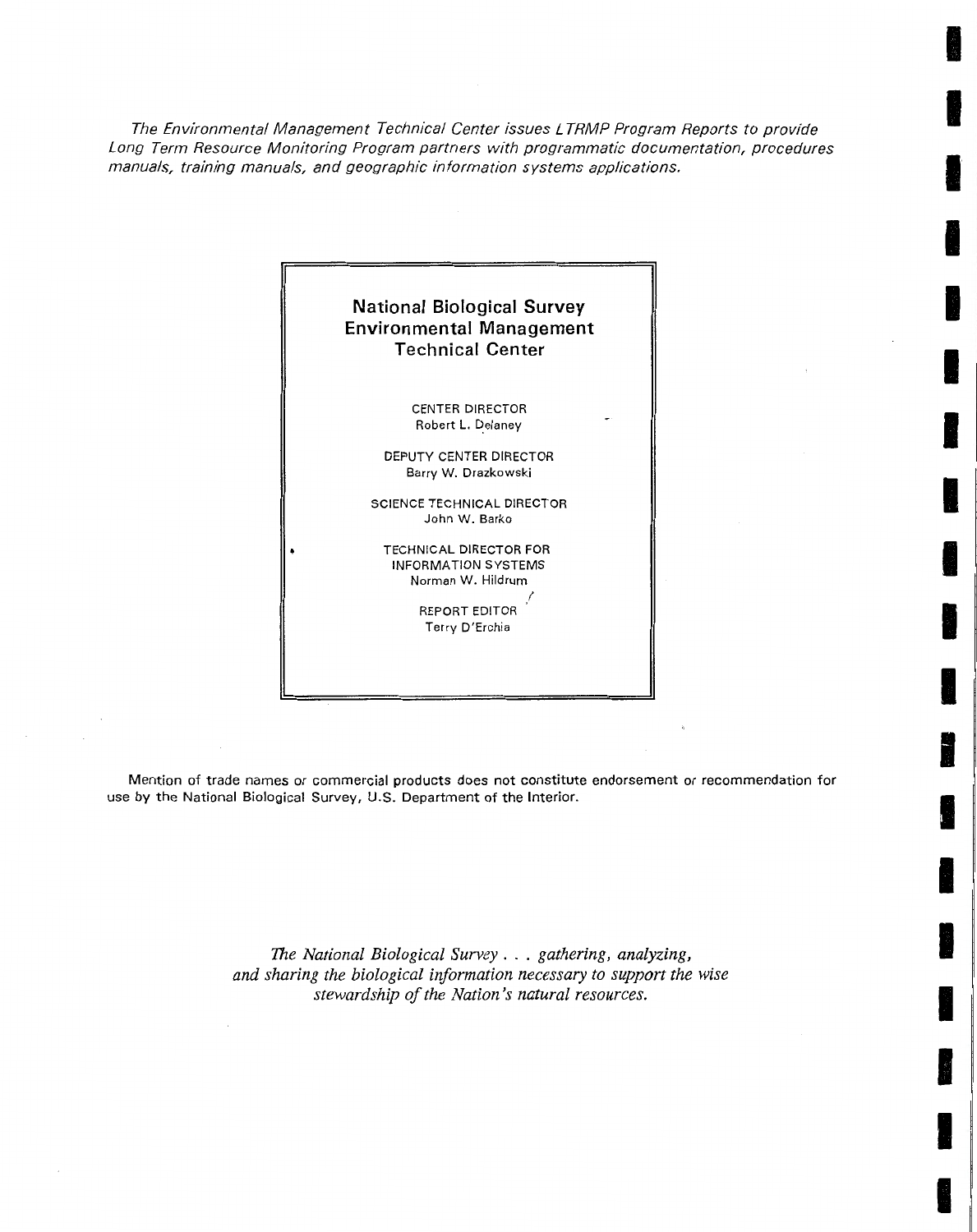## **Preface**

The Long Term Resource Monitoring Program (LTRMP) was authorized under the Water Resources Development Act of 1986 (Public Law 99-662) as an element of the U.S. Army Corps of Engineers' Environmental Management Program. The LTRMP is being implemented by the Environmental Management Technical Center (EMTC), an office of the National Biological Survey, in cooperation with the five Upper Mississippi River System states, Illinois, Iowa, Minnesota, Missouri, and Wisconsin, with guidance and Program responsibility provided by the U.S. Army Corps of Engineers.

The mission of the LTRMP is to provide decision makers with information to maintain the Upper Mississippi River System as a viable large river ecosystem given its multiple-use character. The long-term goals of the Program are to understand the system, determine resource trends and impacts, develop management alternatives, manage information, and develop useful products.

This report supports LTRMP Operating Plan (USFWS 1992) Task 1.2.1.2, Select Processes for Research, and Task 1.2.1.3, Establish Experimentai Design, under Strategy 1.2.1, Determine Effects of Sedimentation and Sediment Transport Processes on the Upper Mississippi River System Ecosystem. Work proposed in this report would support all tasks under Strategy 2.2.5, Monitor and Evaluate Sediment Composition, all tasks under Strategy 2.2.6, Monitor and Evaluate Aquatic and Floodplain Habitat, and all strategies under Objective 3.1, Develop Alternative Management Objectives.

This report was developed with funding provided by the Long Term Resource Monitoring Program.

Additional copies of this report may be obtained from the National Technical Information Service, 5285 Port Royal Road, Springfield, Virginia 22161.

This report should be cited as:

I

I

I

I

I

I

I

I

I

I

I

I

I

I

I

I

I

I

I

Gaugush, R. F., and D. B. Wilcox. 1994. Planning Document: Investigate sediment transport/deposition and predict future configuration of UMRS channels and floodplain. National Biological Survey, Environmental Management Technical Center, Onalaska, Wisconsin, December 1994. LTRMP 94-P004. 9 pp. + Appendixes A-E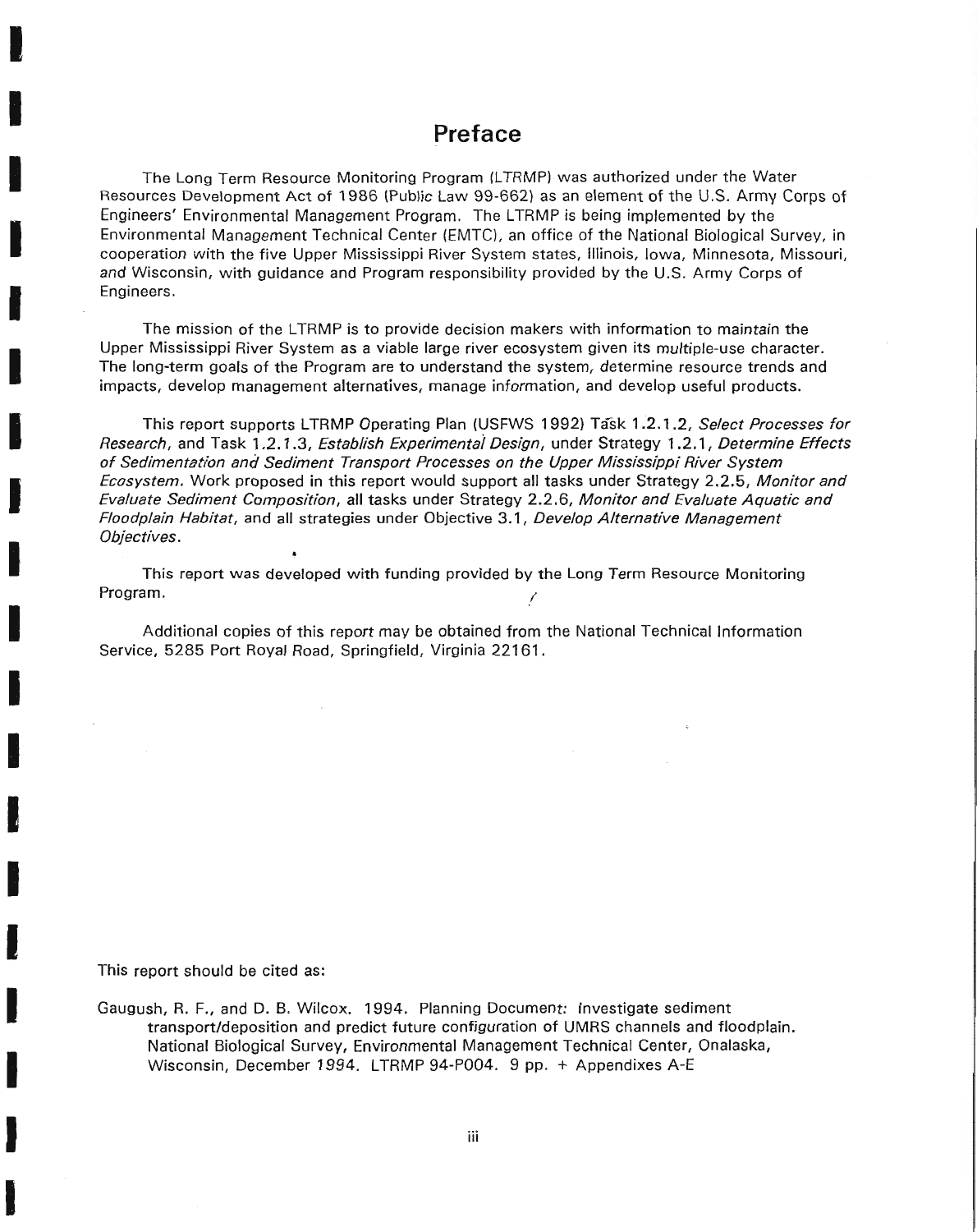# **Table of Contents**

I

I

**.I** 

I

I

I

I

I

I

I

I

I

I

I

I

I

I

I

| v                                                                                                                                                                                                                                                                                                                                                                                                                                                                                                                                  |
|------------------------------------------------------------------------------------------------------------------------------------------------------------------------------------------------------------------------------------------------------------------------------------------------------------------------------------------------------------------------------------------------------------------------------------------------------------------------------------------------------------------------------------|
| 1                                                                                                                                                                                                                                                                                                                                                                                                                                                                                                                                  |
| 1                                                                                                                                                                                                                                                                                                                                                                                                                                                                                                                                  |
| 3<br>3<br>3<br>Task 2. Compilation and Review of Existing Hydraulic, Sediment, and Geomorphic Data.<br>4<br>4<br>Task 4. Map the Geomorphology of the UMRS Floodplain<br>4<br>Task 5. Establish an Expanded Sediment Monitoring Network<br>4<br>Task 6. Estimate Tributary Sediment Discharge<br>Task 7. Investigate and Quantify Sediment Transport and Depositional Processes within<br>4<br>5<br>Task 8. Backwater Areas Sediment Budgets<br>Task 9. Synthesis and Estimation of Future Configuration of UMRS Channels and<br>6 |
| 7                                                                                                                                                                                                                                                                                                                                                                                                                                                                                                                                  |
| Appendix A                                                                                                                                                                                                                                                                                                                                                                                                                                                                                                                         |
|                                                                                                                                                                                                                                                                                                                                                                                                                                                                                                                                    |
| Appendix B                                                                                                                                                                                                                                                                                                                                                                                                                                                                                                                         |
| Members of the                                                                                                                                                                                                                                                                                                                                                                                                                                                                                                                     |
| Appendix C                                                                                                                                                                                                                                                                                                                                                                                                                                                                                                                         |
| Draft Planning Document                                                                                                                                                                                                                                                                                                                                                                                                                                                                                                            |
| Investigate Sediment Transport Processes and Sedimentation;                                                                                                                                                                                                                                                                                                                                                                                                                                                                        |
| Appendix D                                                                                                                                                                                                                                                                                                                                                                                                                                                                                                                         |
|                                                                                                                                                                                                                                                                                                                                                                                                                                                                                                                                    |
| Appendix E                                                                                                                                                                                                                                                                                                                                                                                                                                                                                                                         |
| Sediment Transport/Geomorphology Working Group  E-1                                                                                                                                                                                                                                                                                                                                                                                                                                                                                |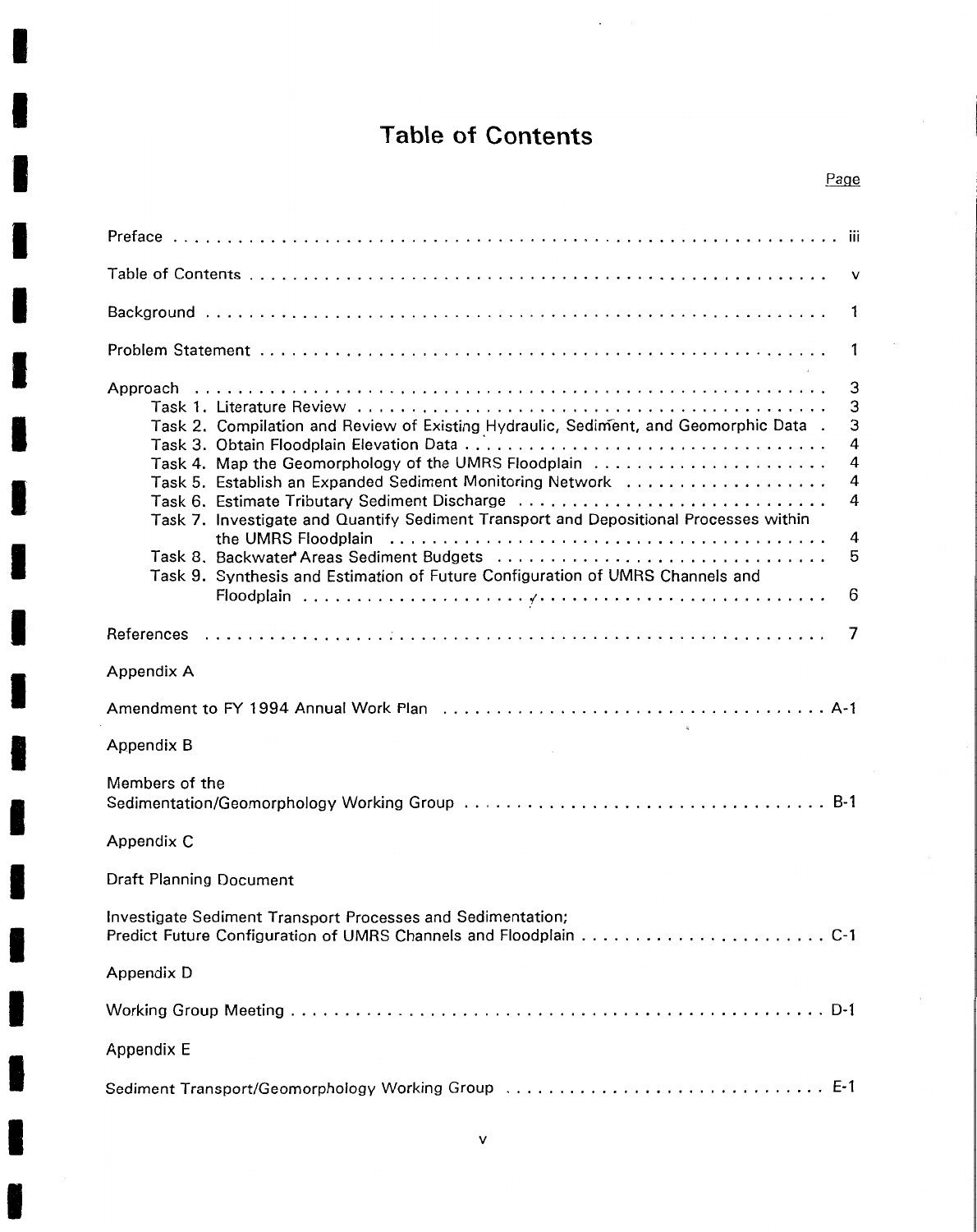### **Background**

 $\label{eq:2.1} \frac{1}{\left(1-\lambda\right)^{2}+1} \sum_{i=1}^{n} \frac{1}{\lambda_{i}} \left(1-\lambda\right)^{2} \left(1-\lambda\right)^{2}$ 

I

I

I

I

I

I

I

I

I

I

I

I

 $\frac{1}{2}$ 

I

I

I

I

I

The template for the mosaic of habitats in the Upper Mississippi River System (UMRS) is the configuration of the channels and floodplain. This template of river configuration is formed by the fluvial processes of erosion, sediment transport, and deposition (Meade et al. 1990). Previous investigations of sediment in the UMRS have addressed upland erosion (Brown and Nygard 1941; Happ 1944; Brune 1948; Knox et al. 1975; Knox 1977, 1989; Trimble and Lund 1982; Trimble 1983; Hawkins and Stewart 1990), sediment discharge of tributaries (Lane 1938; Tornes 1986; Rose 1992), and sediment transport processes and deposition within the floodplain (McHenry et al. 1976; Simons and Chen 1979; Chen and Simons 1986; Bhowmik et al. 1989; Demissie et al. 1992), but have not resulted in a quantitative and spatially complete forecast of future changes in the geometry of UMRS channels and floodplain.

Prediction of the future geometry of UMRS channels and floodplain is needed for managing UMRS natural resources and the Mississippi River and Illinois Waterway navigation system. Development of plans for managing the UMRS ecosystem will require prediction of future condition of the river system under various management alternatives. Prediction of future geomorphology of the system will be essential for predicting future amounts and spatial distribution of floodplain vegetation, aquatic habitats, water quality conditions, and recreational opportunities. Evaluation of the impacts of increased navigation and planning of long-term navigation channel maintenance activities will require prediction of future channel geometry and dredging requirements. A quantitative understanding of sediment transport and contaminant fate processes will be needed to manage contaminants.

The proposed investigations of sediment transport processes and future condition of UMRS channels and floodplain would provide information neede'd to meet a number of objectives described in the Long Term Resource Monitoring Program (LTRMP) Operating Plan, including Strategy 1.2.1, Determine Effects of Sedimentation and Sediment Transport Processes, Strategy 1 .2.2, Determine the Effects of Navigation, Strategy 2.2.1, Monitor and Evaluate Floodplain Elevation, Strategy 2.2.3, Monitor and Evaluate Water Quality, Strategy 2.2.6, Monitor and Evaluate Floodplain Habitat, and Strategy 3.1.2, Predict Future Conditions.

### **Problem Statement**

Sedimentation of backwater areas is considered by many to be the most severe environmental problem on the UMRS (GREAT I 1980a; Problem Identification and Analysis Work Group 1987; Hawkins and Stewart 1990; USFWS 1992). The main source of fine-grained sediment filling UMRS backwaters is soil eroded from upland areas within the basin (Nielsen et al. 1 984; Chen and Simons 1986; Demissie et al. 1992; Bhowmik et al. 1993).

Land use and land management practices within the basin have greatly increased upland erosion rates and discharge of sediment from tributaries to the UMRS over presettlement rates (Knox et al. 1975; Knox 1977; Demissie et al. 1992). Upland erosion and UMRS tributary sediment yields were highest during periods of intensive farming and runoff during the 1 850s through the 1940s, with erosion rates declining since then due to improved land management practices (Knox et al. 1975; Trimble and Lund 1982; Trimble 1983). Despite improved land management practices and reduced upland erosion rates, sediment discharge from tributaries to the UMRS continues to be influenced by sediment historically deposited in tributary valleys and by historical changes in the channel geometry of the tributary stream network (Knox 1977, 1987, 1989).

Channel maintenance dredging has been estimated to remove a major fraction of the total river bedload transport in the upper pools of the Mississippi River (GREAT I 1980b). Disposal of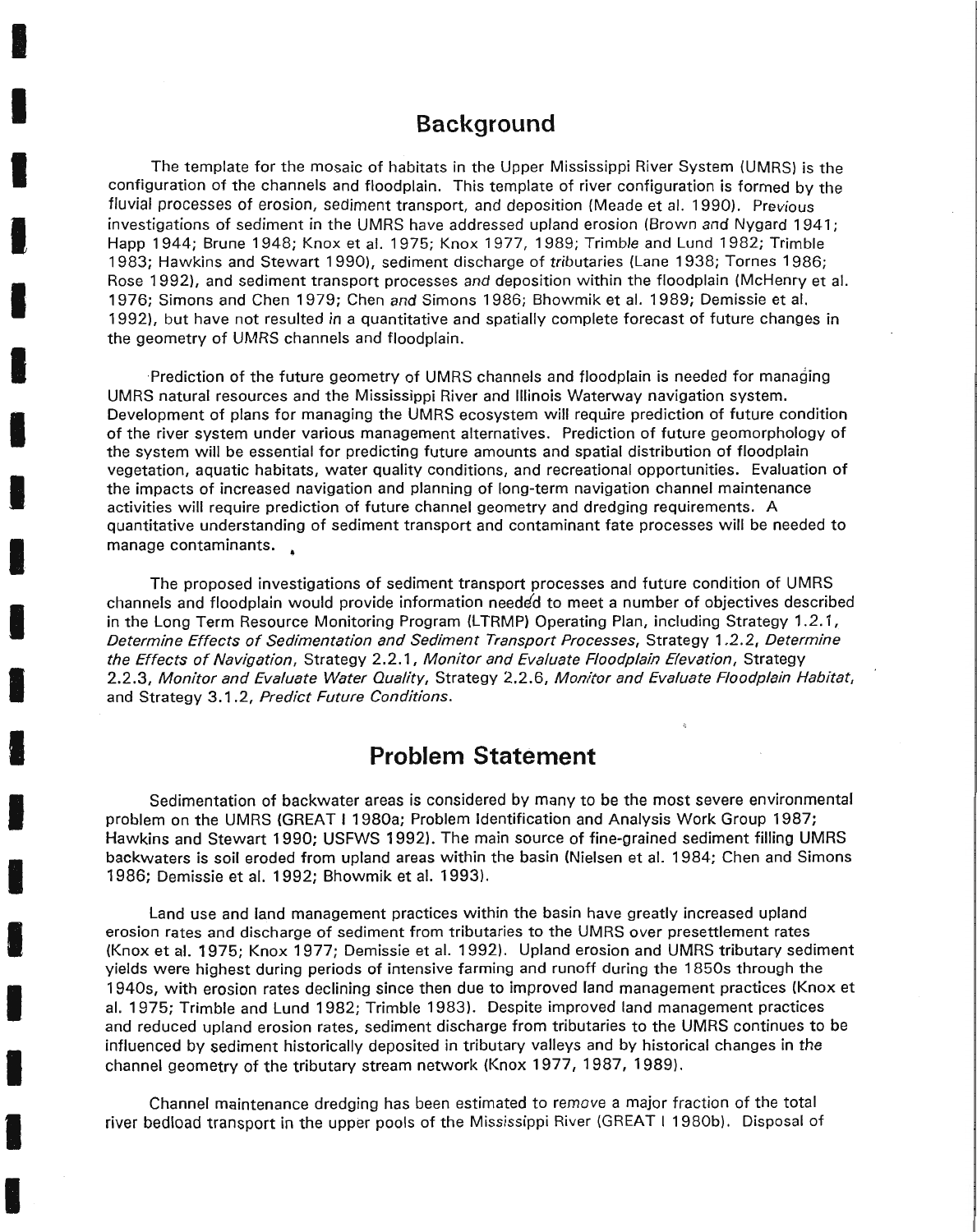dredged material has created numerous channel border islands (Simons and Chen 1979; GREAT I 1980b}. Future channel maintenance will require additional placement of dredged material in the floodplain, despite increased efforts to place material out of the floodplain for beneficial use as fill and for winter road sanding.

**ISTS AND** 

I

I

I

**I** 

I

I

 $\label{eq:2.1} \mathcal{L}^{\text{H}}(\mathcal{L}) = \mathbb{E} \left[ \begin{array}{c} \mathcal{L}^{\text{H}}(\mathcal{L}) \\ \mathcal{L}^{\text{H}}(\mathcal{L}) \end{array} \right]$ 

**I** 

I

**INST** 

**I** 

I

I

I

**I** 

**INSTALLS** 

I

**I** 

Navigation dams, channel training structures, levees, and channel maintenance dredging have altered river hydraulic characteristics, sediment transport processes, and the pattern of sediment deposition within the UMRS floodplain (Lee and Stall 1976; Simons and Chen 1979; Bhowmik and Adams 1986; Chen and Simons 1986; Bhowmik et al. 1989). Navigation dams have increased sediment trapping efficiency of river reaches that are now navigation "pools" (Simons and Chen 1979; Bhowmik and Adams 1986; Bhowmik et al. 1989, 1993; Bhowmik and Demissie 1989; Demissie et al. 1992). Impoundment of the UMRS navigation pools has raised the base elevation of some of the UMRS tributaries, resulting in changes in delta formation at their confluences with the main stem (J. C. Knox, Geography Department, University of Wisconsin, Ml, personal communication, 1994). An average of 2-3 em/year of fine sediment was estimated to accumulate in backwater areas of Pools 4 through 10, changing aquatic areas into marsh and floodplain terrestrial habitat (McHenry et al. 1976). Both Peoria Lake on the Illinois River and Pool 19 on the Mississippi River have lost more than half of their volume to sediment deposition since dam construction (Demissie and Bhowmik 1986; Bhowmik and Adams 1989; Demissie et al. 1992; Bhowmik et al. 1993}.

Bank revetments, wing dams, and closing dams constructed to maintain the navigation channel have constrained the main channel, reduced flows to secondary channels and backwaters, prevented lateral channefl migration, and have prevented the creation of new fluvial landforms (Simons et al. 1974, 1981; Simons and Chen 1979; Chen and Simons 1986}. Levees have sequestered the floodplain from the main channel in much of the lower UMRS, raising flood stages (Kazmann 1972; Belt 1975} and allowing conversion of 'natural floodplain areas to agricultural and urban use.

Navigation traffic has been found to resuspend bottom sediments in some river reaches and to exert erosive forces on river shorelines (Bhowmik et al. 1981; Simons et al. 1981). Simons et al. (1981) predicted ranges of increased sediment inflow to backwater areas that would be produced by increased vessel traffic on the UMRS. Wake waves generated by commercial (Bhowmik et al. 1990} and recreational craft (Bhowmik et al. 1992) have accelerated shoreline erosion in some reaches of the UMRS (S. Johnson, Minnesota Department of Natural Resources, Lake City, MN, personal communication, 1994).

Continuous inundation by the navigation dams has prevented the annual dewatering of extensive floodplain areas and the associated consolidation and oxidation of sediments by seasonally fluctuating water levels. The configuration of the UMRS floodplain has been changed since dam construction by island and shoreline erosion from wind-driven and vessel wake waves, increased sediment trapping by vegetation, wind-driven sediment resuspension, and littoral drift (Simons and Chen 1979; USACE 1989). Extensive areas of formerly vegetated shallow aquatic habitat interspersed with islands have degraded to open windswept shallow areas with no vegetation (USACE 1989).

The geometry of UMRS channels and floodplain will change through both fluvial processes and human intervention. A quantitative understanding of sediment transport processes and prediction of future floodplain geometry is essential to management of UMRS natural resources and the navigation system.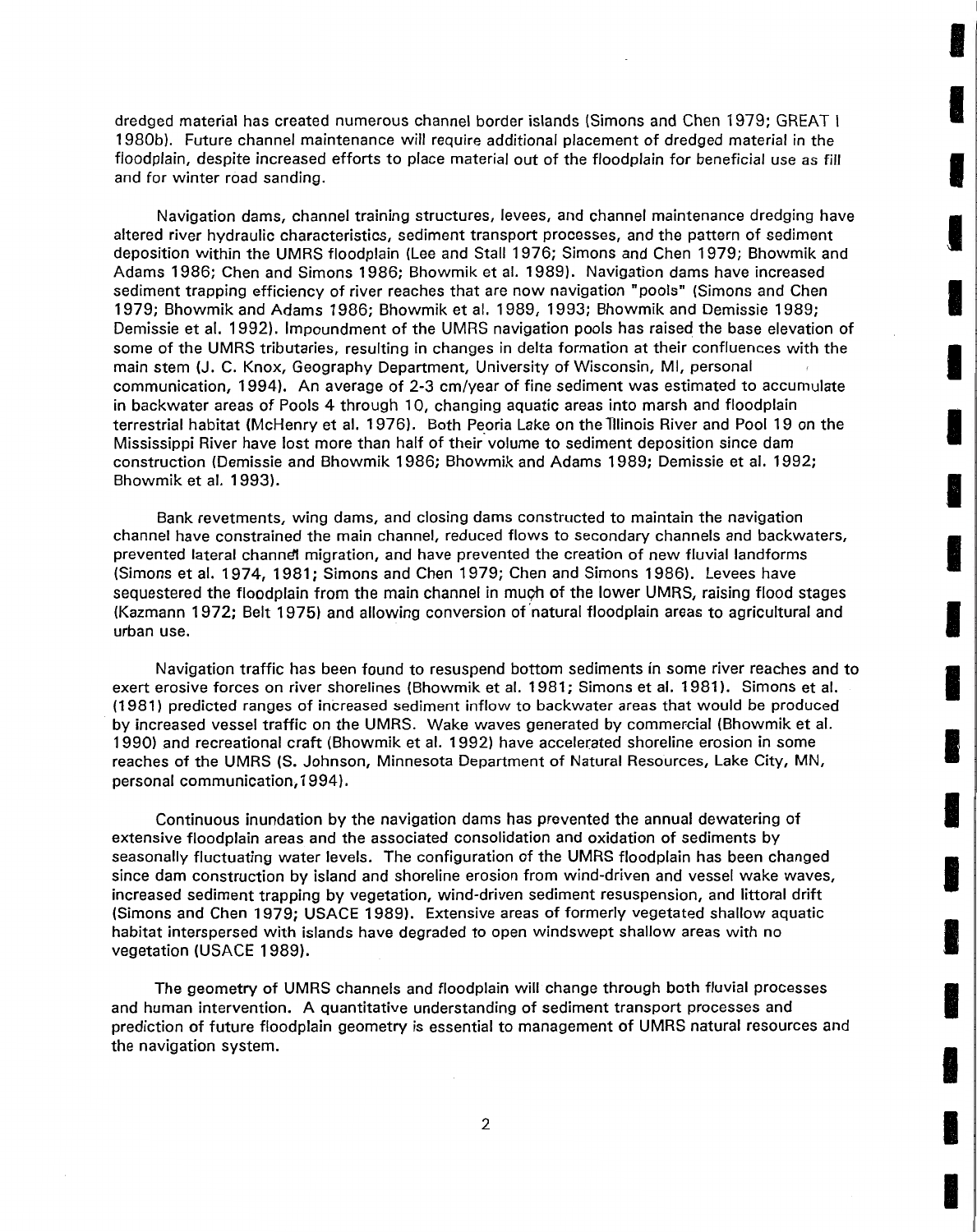# **Approach**

I

I

I

I

I

I

I

I

I

I

I

I

I

I

I

I

**I·** 

I

I

The proposed approach involves an expansion of LTRMP research in sediment transport and depositional processes. The proposed research will include literature review and data compilation, surveys of present floodplain elevation and geomorphology, expansion of the sediment monitoring network, interdisciplinary investigations into tributary sediment discharge, sediment transport processes within the UMRS floodplain, sediment budgets of backwater areas, estimation of bedload transport, and forecast of future configuration of channels and floodplain.

The first stage (Tasks 1 and 2, below) will include a literature review and acquisition of existing data. The Scope of Work for subsequent tasks (3 through 9) will be developed in greater detail following acquisition and evaluation of existing data.

Some of the tasks will be accomplished as part of the Corps Navigation Study. Some investigations of backwater sediment processes have already been initiated by the Environmental Management Technical Center (EMTC) and the Corps' St. Paul District as part of Environmental Management Program research in support of Habitat Rehabilitation and Enhancement Projects. Much research of this kind has been conducted on the Illinois River by the Illinois State Water Survey. The proposed research will require significant expansion of LTRMP research in this field and a cooperative effort on the part of a number of agencies involved in the water resources of the Upper Mississippi River Basin.

Sediment erosion, transport, and deposition in the UMRS basin is driven by climate and human activities. Precipitation and runoff events cause sedimentation to be very episodic. Forecasts of fluvial geomorphic processes are generally made over longer time scales. Interest in future configuration of UMRS channels and floodplain for management purposes requires forecasting over a shorter, decadal time scale. The inherent uncertainties of such forecasting will be reduced by attention to historical trends, quantification of geomorphic processes affecting the UMRS channels and floodplain, and simulation of alternative outcomes under different climatic and management scenarios.

### Task 1. Literature Review

Literature pertaining to the fluvial geomorphology of the UMRS will be reviewed. A narrative report will be prepared, summarizing the literature on land use in the basin, upland erosion, sediment delivery through the tributary stream network, sediment transport and depositional processes within the channels and floodplain, and geomorphology of the UMRS.

### Task 2. Compilation and Review of Existing Hydraulic, Sediment, and Geomorphic Data

Existing data on historical land use, upland erosion, sediment transport and depositional processes, hydraulic conditions, and geomorphology of the UMRS will be compiled. Data acquired from State and Federal agencies and educational institutions will be cataloged and curated for future use at the EMTC. A report update of Simons et al. 1981 will be prepared to evaluate and document the availability and quality of land use, sediment, hydraulic, and geomorphic data on the UMRS.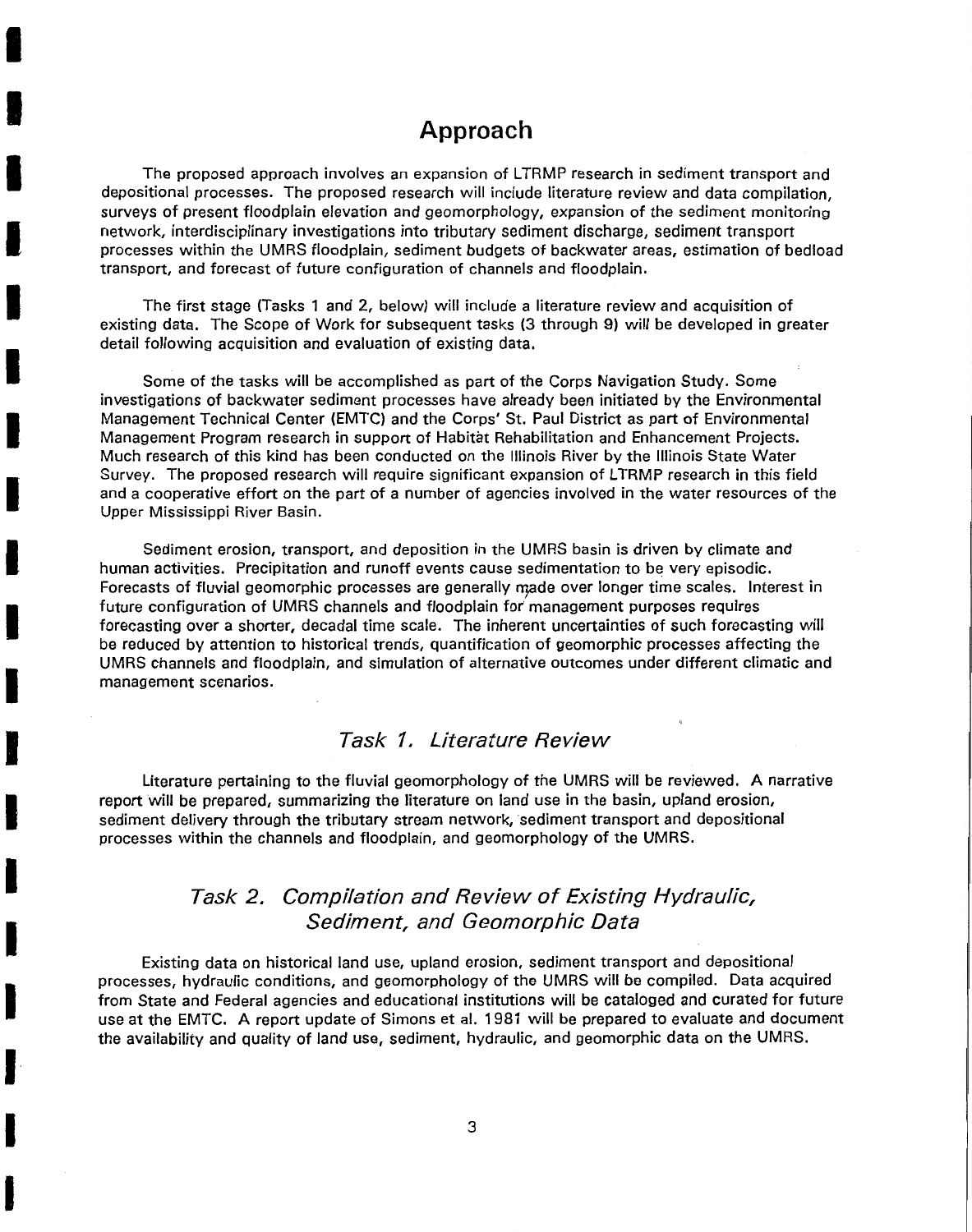### Task 3. Obtain Floodplain Elevation Data

I

I

**.I** 

I

I

I

I

I

I

I

I

I

I

I

**I** 

I

**I** 

I

I

A comprehensive elevation survey of the UMRS floodplain will be conducted, including channels, backwater areas, and floodplain terrestrial areas. A geographic information system (GIS) database of floodplain elevation will be developed.

### Task 4. Map the Geomorphology of the UMRS Floodplain

A comprehensive set of maps of the geomorphology of the UMRS floodplain will be developed using aerial photographs, floodplain elevation coverage, and field reconnaissance as necessary. A standard nomenclature for geomorphic units of the UMRS floodplain will be used. The present pattern and genesis of geomorphic units throughout the system will be interpreted in a narrative report. A set of GIS coverages of geomorphology of UMRS pools and river reaches will be developed.

### Task 5. Establish an Expanded Sediment Monitoring Network

Strategically placed stations will be established, augmenting the existing set of stations to provide a more complete network for monitoring suspended sediment movement in the UMRS and tributaries. A series of elevation survey transects will be established, monumented, and documented for long-term monitoring of sedimentation in the lower reaches of UMRS tributaries and at key locations along the UMRS. Where possible, these elevation survey transects will be located where previous elevation surveys have been conducted. /

### Task 6. Estimate Tributary Sediment Discharge

UMRS tributary watersheds will be classified by their size, hydrology, and geomorphic ·characteristics. Available data on sediment delivery of tributary watersheds to the UMRS will be evaluated. Models for estimating sediment discharge of ungaged tributaries will be identified and evaluated. Using available sediment discharge data from gaging stations and appropriate models for estimating suspended and bedload sediment discharge, annual sediment discharge from tributary watersheds to the UMRS will be estimated. Models for estimating the relationships between upland erosion and land use will be identified and evaluated for application to the UMRS. Hydraulic characteristics of tributary channels and historical data on sedimentation in tributary valleys will be evaluated to interpret trends in sediment conveyance conditions of tributary channels. By applying appropriate upland erosion and land use models, the change in sediment discharge from each tributary over the next 50 years will be estimated, based on ongoing geomorphic processes in tributary channels and expected changes in land management practices and land use.

# Task 7. Investigate and Quantify Sediment Transport and Depositional Processes within the UMRS Floodplain

Hydraulic models for predicting sediment transport and depositional processes will be identified from the literature, evaluated for application to the UMRS, and calibrated and verified through field and laboratory investigations. The sediment transport and depositional processes that will be investigated include: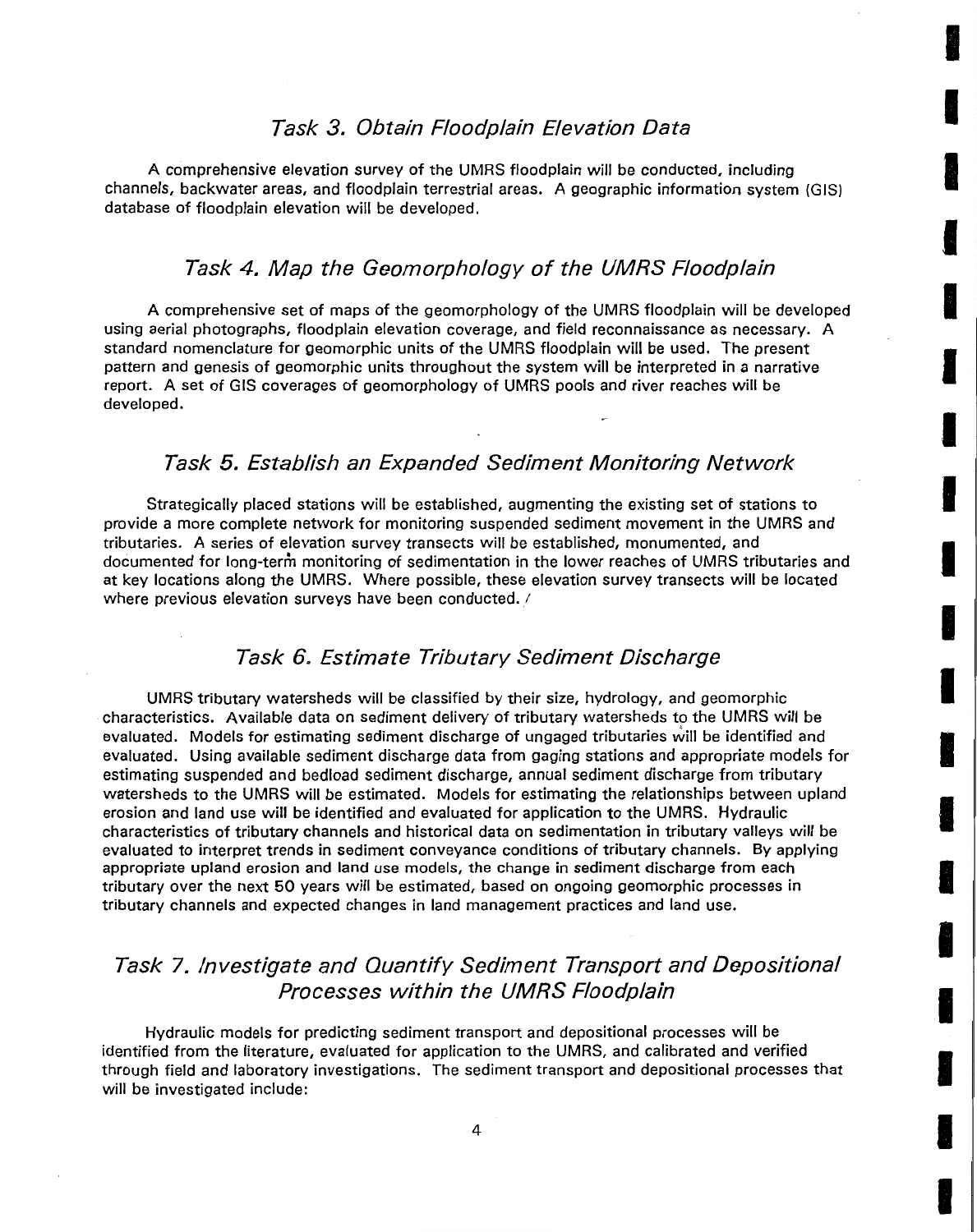#### Subtask 7a. Wave Effects

I

I

I

I

I

I

I

I

I

I

I

I

I

I

I

I

I

I

I

Model(s) applicable to the UMRS for predicting wave energy and spatial and temporal occurrence of wind-driven and vessel-generated waves will be identified. Field investigations with measurements of wind speed, direction, and wave height will be conducted at several sites. Predictive models of wind-generated wave action will be calibrated and verified using the resulting time series data.

Model(s) applicable to the UMRS for predicting shoreline erosion rates by wave action will be identified and evaluated for application to the UMRS. Historical shoreline erosion rates will be estimated using available elevation survey data and aerial photography. Reaches of UMRS shorelines that are subject to wave-induced erosion will be identified and shoreline erosion rates will be estimated.

#### Subtask 7b. Resuspension

A numerical hydraulic modeling capability will be developed to estimate shear stress exerted on the river bed by passing commercial vessels. Field measurements and physical hydraulic model experiments will be conducted to calibrate and verify predictive models. Data on channel configuration and channel sediment physical properties will be used to model the increase in suspended solids concentration in the main channels of the UMRS due to resuspension by commercial traffic.

Model(s) appiicable to the UMRS for predicting sediment resuspension by advective (gravity) flow will be identified. Field measurements of current velocity, sediment physical properties, and suspended solids will be conducted: Critical shear stress and associated current velocities for mobilizing for different types of UMRS sediments will be identified. Field measurements and possibly laboratory experiments will be used to calibrate and verify predictive models.

#### Subtask 7c. Bedload Transport and Deposition

Bedload transport will be measured at a number of strategically located stations in the UMRS. Hydraulic data will be obtained from the same sites to develop numerical hydraulic model estimates of bedload transport (e.g., Rose 1992). The primary tributary bedload delta areas and areas of bedload accumulation outside the main and secondary channels in the UMRS will be identified using aerial photography, floodplain elevation data, and field reconnaissance. Corps of Engineers historical dredging and placement records will be used to evaluate the influence of dredging on bedload movement in different reaches of the UMRS.

#### Task 8. Backwater Areas Sediment Budgets

Backwater areas of the UMRS will be classified according to their size and geomorphic and hydraulic characteristics. A number of representative backwater areas on the UMRS will be selected for sediment budget studies. Two-dimensional numerical hydraulic models of the backwater areas will be developed to predict flow patterns and velocity distributions at different levels of river discharge. Suspended sediment inflow and discharge will be monitored. The relationships between the gradation of inflowing suspended materials and season and river discharge will be determined. The fate of inflowing materials and their depositional pattern within the backwaters will be estimated using coring techniques, depositional layer markers, sediment traps, and grain size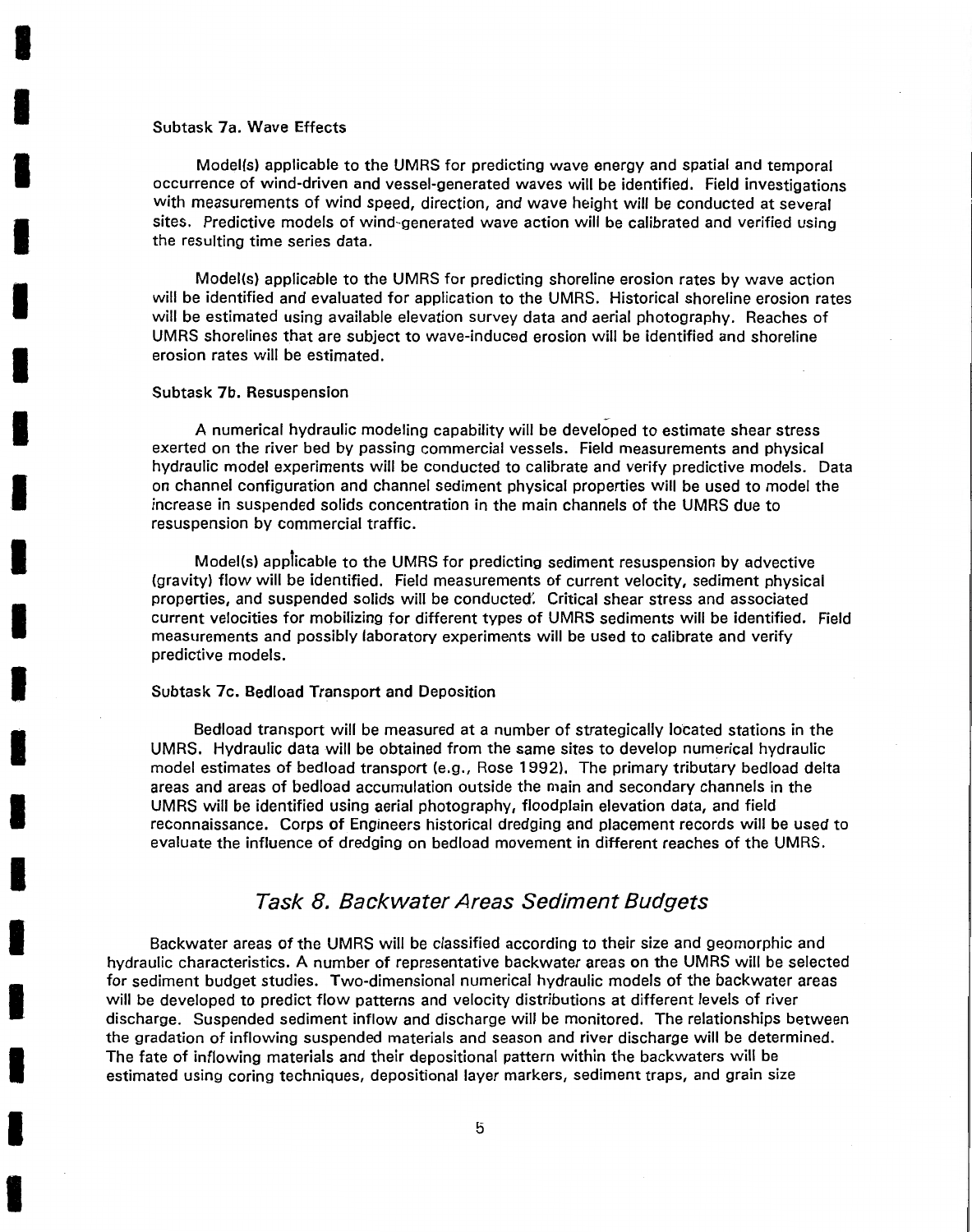analysis of bed material samples. Sediment resuspension by waves and advective flow will be modeled. The range of fine sediment water content and density with depth of accumulation will be investigated. A sediment budget for each study area will be developed based on historical changes discernible from aerial photography, estimates of sediment loadings and export, and models of water flow and sediment erosional and depositional processes. Rates and the spatial patterns of fine sediment accumulation within each study area will be estimated using sediment budget, substrate, and hydraulic information. A model system for estimating sediment budgets for other UMRS backwater areas will be developed, based on findings of the backwater sediment budget studies.

**I** 

I

I

I

I

I

I

I

I

**I** 

I

I

I

I

I

I

I

I

I

# Task 9. Synthesis and Estimation of Future Configuration of UMRS Channels and Floodplain

A synthesis analysis will be conducted to summarize findings of the foregoing investigations. Historical changes in the configuration of UMRS channels and floodplains will be evaluated using historical elevation surveys and aerial photography. A forecasting approach will be developed to simulate future configuration of the channels and floodplain of the UMRS over the next 50 years, making use of present-day geomorphic patterns, estimates of future land use changes and sediment discharge to the river, and findings of the foregoing investigations of sediment transport and depositional processes in the UMRS. A series of forecast scenarios will be developed for alternative future conditions with and without changes in land use, river management, and climate.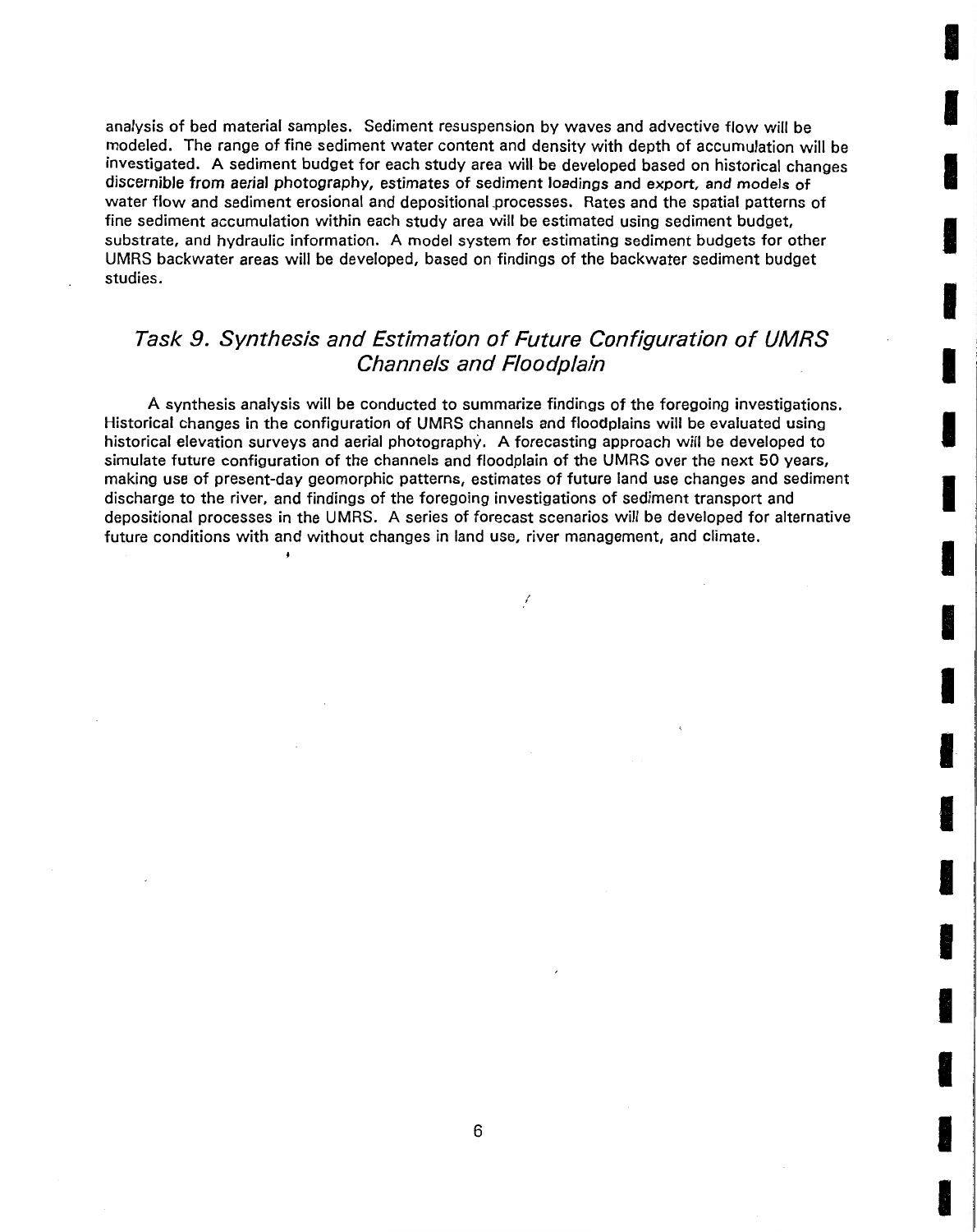# **References**

Belt, C. B. 1975. The 1973 flood and man's constriction of the Mississippi River. Science 189:681-684.

I

I

I

I

I

I

I

I

I

I

I

I

I

I

I

I

I

I

- Bhowmik, N. G., and J. R. Adams. 1986. The hydrologic environment of Pool 19 of the Mississippi River. Hydrobiologia 136:21-30.
- Bhowmik, N. G., and J. R. Adams. 1989. Successional changes in habitat caused by sedimentation in navigation pools. Hydrobiologia 176/177:17-27.
- Bhowmik, N. G., J. R. Adams, A. P. Bonini, C. Y. Guo, D. J. Kisser, and M.A. Sexton. 1981. Resuspension and lateral movement of sediment by tow traffic on the Upper Mississippi and Illinois Rivers. Illinois State Water Survey Contract Report 269.
- Bhowmik, N. G., J. R. Adams, and M. Demissie. 1989. Sedimentation in four reaches of the Mississippi and Illinois Rivers. Pages 21-29 *in* "Proceedings of the Porto Alegre Symposium. IAHS Publication No. 174.
- Bhowmik, N. G., W. C. Bogner, J. A. Slowikowski, and J. R. Adams. 1993. Source monitoring and evaluation of sediment inputs for Peoria Lake. Illinois Water Survey, Champaign, Illinois. Illinois Department of Energy and Natural Resources Report ILENR/RE-WR-93-01. Reprinted by the National Biological Survey Environmental Management Technical Center, Onalaska, Wisconsin, October 1993. EMTC 93-R016. 60 pp. (NTIS PB93-188472)
- Bhowmik, N. G., and M. Demissie. 1989. Sedimentation in the Illinois River Valley and backwater lakes. Journal of Hydrology 105:187-195.
- Bhowmik, N. G., A. C. Miller, and B. S. Payne. 1990. Techniques for studying the physical effects of commercial navigation traffic on aquatic habitats. U.S. Army Waterways Experiment Station, Vicksburg, Mississippi. Technical Report EL-90-10.
- Bhowmik, N. G., T. W. Soong, W. F. Reichelt, and N. M. L. Seddik. 1992. Waves generated by recreational traffic on the Upper Mississippi River System. Report by the Illinois State Water Survey, Champaign, Illinois, for the U.S. Fish and Wildlife Service, Environmental Management Technical Center, Onalaska, Wisconsin, in fulfillment of Project Number FWS 14-1 6-0003-80- 973, November 1992. EMTC 92-S003. 68 pp. (NTIS #PB92-161868)
- Brown, M. H., and I. J. Nygard. 1941. Erosion and related land use conditions in Winona County, Minnesota. U.S. Department of Agriculture Soil Conservation Service Erosion Survey 17. 33 pp.
- Brune, G. M. 1948. Rates of sediment production in the Midwestern United States. U.S. Department of Agriculture Soil Conservation Service, Milwaukee, Wisconsin. SCS-TP-65.
- Chen, Y. H., and D. B. Simons 1986. Hydrology, hydraulics, and geomorphology of the Upper Mississippi River System. Hydrobiologia 136:5-20.
- Demissie, M., and N. G. Bhowmik. 1986. Peoria Lake sediment investigation. Illinois State Water Survey Contract Report 371.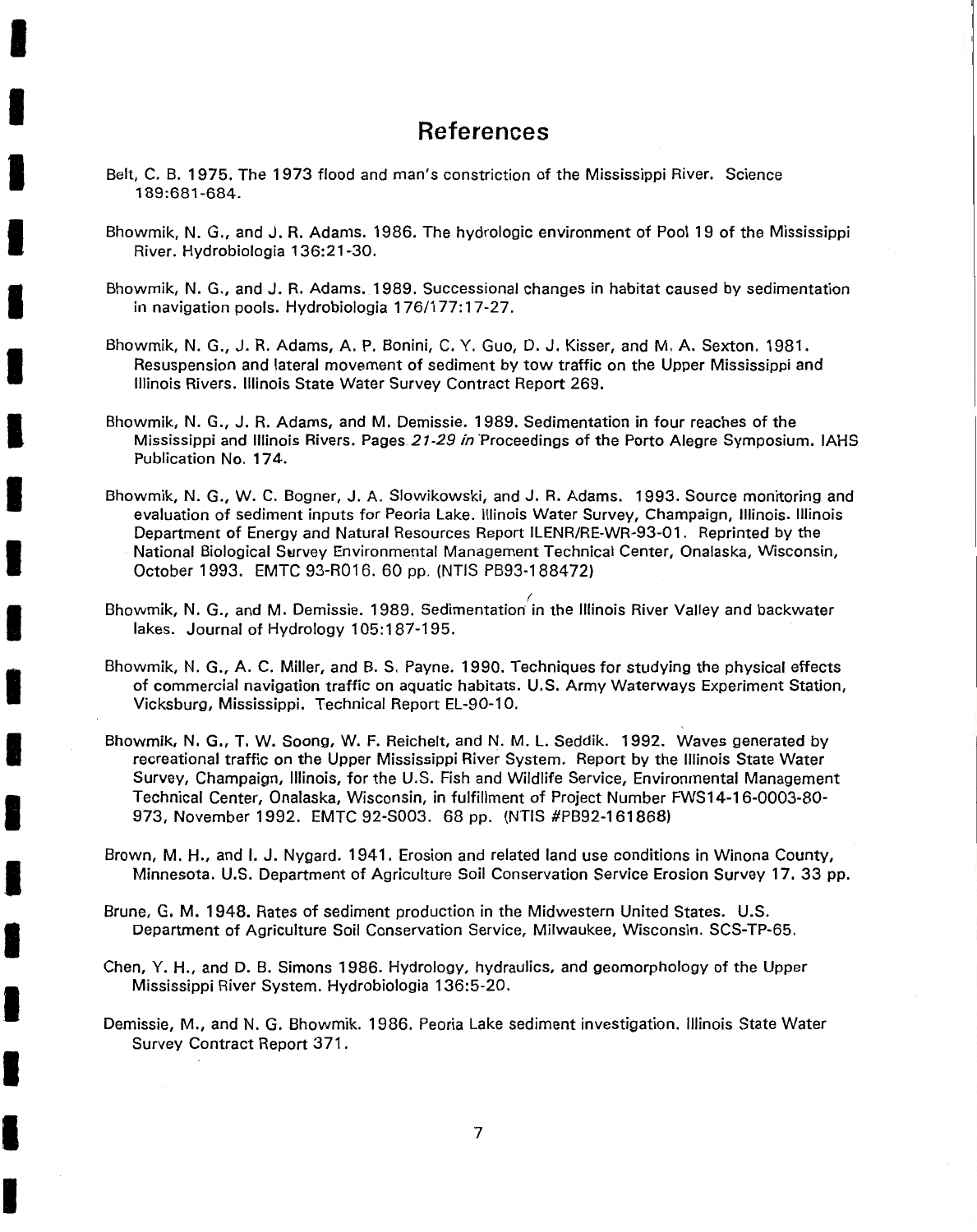- Demissie, M., L. Keefer, and R. Xia. 1992. Erosion and sedimentation in the Illinois River Basin. Illinois State Water Survey, Champaign, Illinois. ILENR/RE-WR-92/04.
- GREAT I. 1980a. Great River Environmental Action Team Study of the Mississippi River. Volume 7. Public Participation and Plan Formulation. 62 pp.

**ISSUED** 

**In the contract of the contract of the contract of the contract of the contract of the contract of the contract of the contract of the contract of the contract of the contract of the contract of the contract of the contra** 

**I** 

 $\label{eq:2.1} \frac{1}{2} \sum_{i=1}^n \frac{1}{2} \sum_{j=1}^n \frac{1}{2} \sum_{j=1}^n \frac{1}{2} \sum_{j=1}^n \frac{1}{2} \sum_{j=1}^n \frac{1}{2} \sum_{j=1}^n \frac{1}{2} \sum_{j=1}^n \frac{1}{2} \sum_{j=1}^n \frac{1}{2} \sum_{j=1}^n \frac{1}{2} \sum_{j=1}^n \frac{1}{2} \sum_{j=1}^n \frac{1}{2} \sum_{j=1}^n \frac{1}{2} \sum_{j=1}^n \frac{$ 

I

**I** 

I

I

I

**ISBN** 

I

I

I

I

I

I

I

I

I

- GREAT I. 1980b. Great River Environmental Action Team Study of the Mississippi River. Volume 4. Water Quality, Sediment, and Erosion. 126 pp.
- Happ, S. C. 1944. Effect of sedimentation on floods in the Kickapoo Valley, Wisconsin. Journal of Geology 52:53-68.
- Hawkins, A. S., and J. L. Stewart. 1990. Pilot project on the Middle Branch of the Whitewater River. U.S. Fish and Wildlife Service, Upper Mississippi River National Wildlife and Fish Refuge, Winona, Minnesota. 34 pp.

Kazmann, R.G. 1972. Modern Hydrology. Edition 2. Harper and Row. New York.

- Knox, J. C. 1977. Human impacts on Wisconsin stream channels. Annals of the Association of American Geographers 67:323-342.
- Knox, J. C. 1987. Historical valley floor sedimentation in the Upper Mississippi Valley. Annals of the Association of American Geographers 77(2):224-244.
- Knox, J. C. 1989. Long- and short-term episodic storage and removal of sediment in watersheds of southwestern Wisconsin and northwestern Illinois. Pages 157-164 *in* Sediment and the environment, Proceedings of the Baltimore Symposium, May 1989. IAHS Publication No. 184.
- Knox, J. C., P. J. Bartlein, K. K. Hirschboek, and R. J. Muckenhirn. 1975. The response of floods and sediment fields to climatic variation and land use in the Upper Mississippi Valley. University of Wisconsin-Madison, Institute for Environmental Studies. Report 52. 76 pp.
- Lane, E. W. 1938. Report on investigation of sediment carried by rivers of St; Paul, U.S. Engineer District 1937 and 1938. Iowa Institute of Hydraulic Research, University of Iowa, Iowa City, Iowa. 42 pp.
- Lee, M. T., and J. B. Stall. 1976. Sediment conditions in backwater lakes along the Illinois River- Phase I. Illinois State Water Survey Contract Report 371 . 73 pp.
- McHenry, J. R., J. C. Richie, and J. Verdon. 1976. Sedimentation rates in the Upper Mississippi River. Proceedings of the Symposium on Inland Waterways for Navigation, Flood Control, and Water Diversions. Colorado State University, Fort Collins, Colorado, August 10-12, 1976.
- Meade, R. H., T. R. Yuzyk, and T. J. Day. 1990. Movement and storage of sediment in rivers of the United States and Canada. Pages 255-280 *in* M.G. Wolman and H. C. Riggs, editors. Volume 0-1, Surface Water Hydrology. The Geology of North America Geological Society of America, Boulder, Colorado.
- Nielsen, D. N., R. Rada, and M. M. Smart. 1984. Sediments of the Upper Mississippi River: Their sources, distribution, and characteristics. Pages 67-98 *in* J. G. Wiener, R. V. Anderson, and D. R. McConville, editors. Contaminants in the Upper Mississippi River. Proceedings of the 15th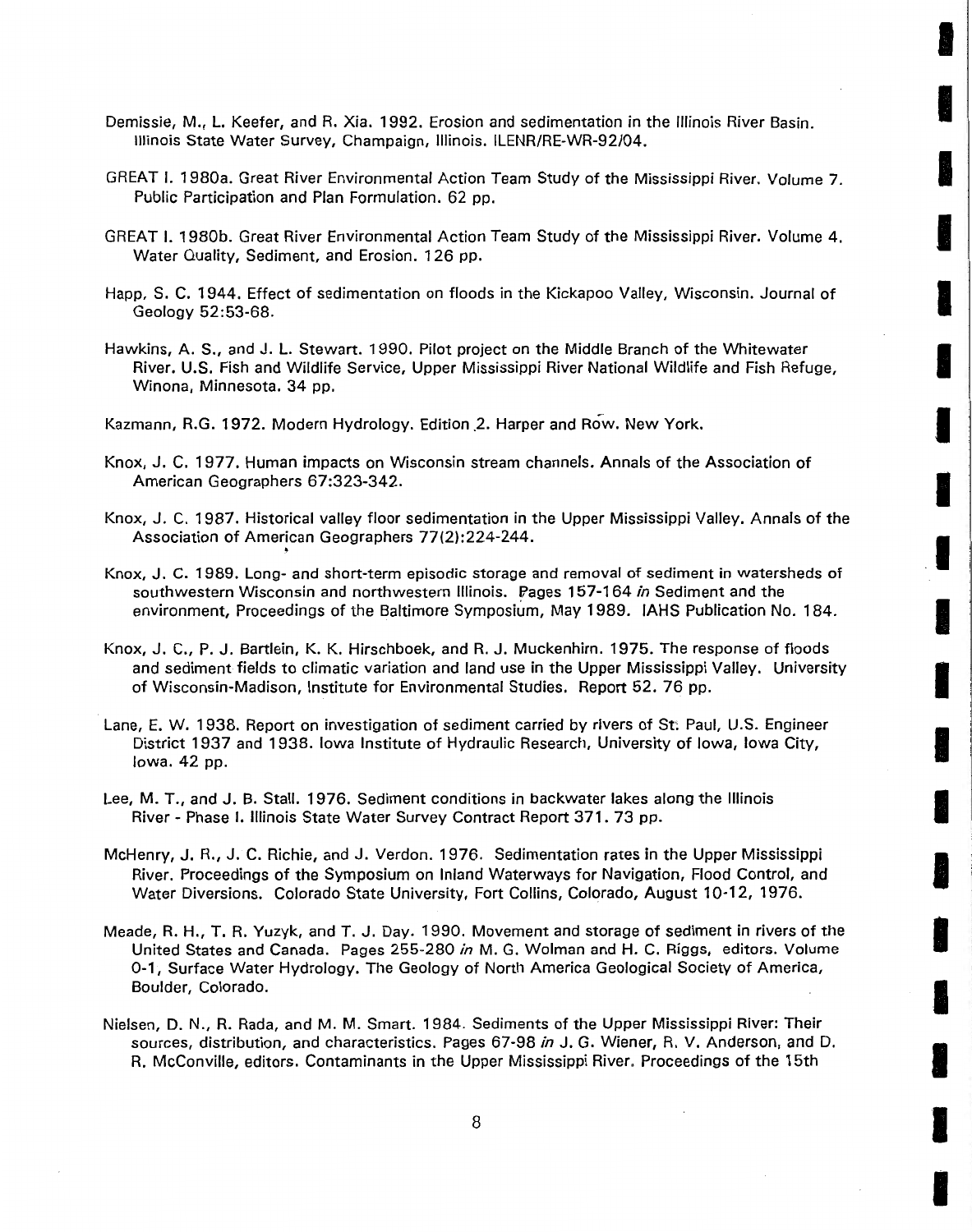Annual Meeting of the Mississippi River Research Consortium. Butterworth Publishers, Boston Massachusetts.

- Problem Identification and Analysis Work Group. 1 987. Environmental Management Program Problem Identification and Analysis Action Plan Report. U.S. Fish and Wildlife Service, Twin Cities, Minnesota. 30 pp.
- Rose, W. J. 1992. Sediment transport, particle sizes, and loads in lower reaches of the Chippewa, Black, and Wisconsin Rivers in western Wisconsin. U.S. Geological Survey, Madison, Wisconsin. Water Resources Investigations Report 90-4124.
- Simons, D. B., and Y. H. Chen. 1979. A geomorphic study of Pools 5 through 8 in the Upper Mississippi River System. Report prepared by Colorado State University, Fort Collins, Colorado, for the St. Paul District, U.S. Army Corps of Engineers, Department of Civil Engineering. Report CER79-89DBS-YHC19.
- Simons, D. B., Y. H. Chen, R. M. Li, and S. S. Ellis. 1981 . Summary report of assistance in evaluation of the existing river environment and in assessment of the impacts of navigation activity on the physical and biological environment in the Upper Mississippi River System. Report by Simons, Li, and Associates Inc., Fort Collins Colorado, for the Upper Mississippi River Basin Commission, Minneapolis, Minnesota. 34 pp.
- Simons, D. B., S. A. Schumm, and M. Stevens. 1974. Geomorphology of the Middle Mississippi. U.S. Army Corps of Engineers Waterways Experiment Station, Vicksburg, Mississippi.
- Tornes, L. H. 1986. Suspended sediment in Minnesota streams. U.S. Geological Survey Water Resources Investigations Report 85-4312. 33 pp.
- Trimble, S. W. 1983. A sediment budget for Coon Creek Basin in the Driftless Area, Wisconsin, 1853-1977. American Journal of Sciences 283:454-474 .
- . Trimble, S. W., and S. W. Lund. 1982. Soil conservation and the reduction of erosion and sedimentation in the Coon Creek Basin, Wisconsin. U.S. Geological Survey, Washington, D.C. Professional Paper 1234. 35 pp.
- U.S. Army Corps of Engineers (USAGE). 1992. Definite Project Report- Pool 8 Islands Construction Habitat Rehabilitation and Enhancement Project, Upper Mississippi River, Vernon County, Wisconsin. St. Paul District, St. Paul, Minnesota.
- U.S. Fish and Wildlife Service (USFWS). 1992. Operating Plan for the Upper Mississippi River System Long Term Resource Monitoring Program. Environmental Management Technical Center, Onalaska, Wisconsin, Revised October 1993. EMTC 91 -P002. 179 pp. (NTIS #PB94-160199)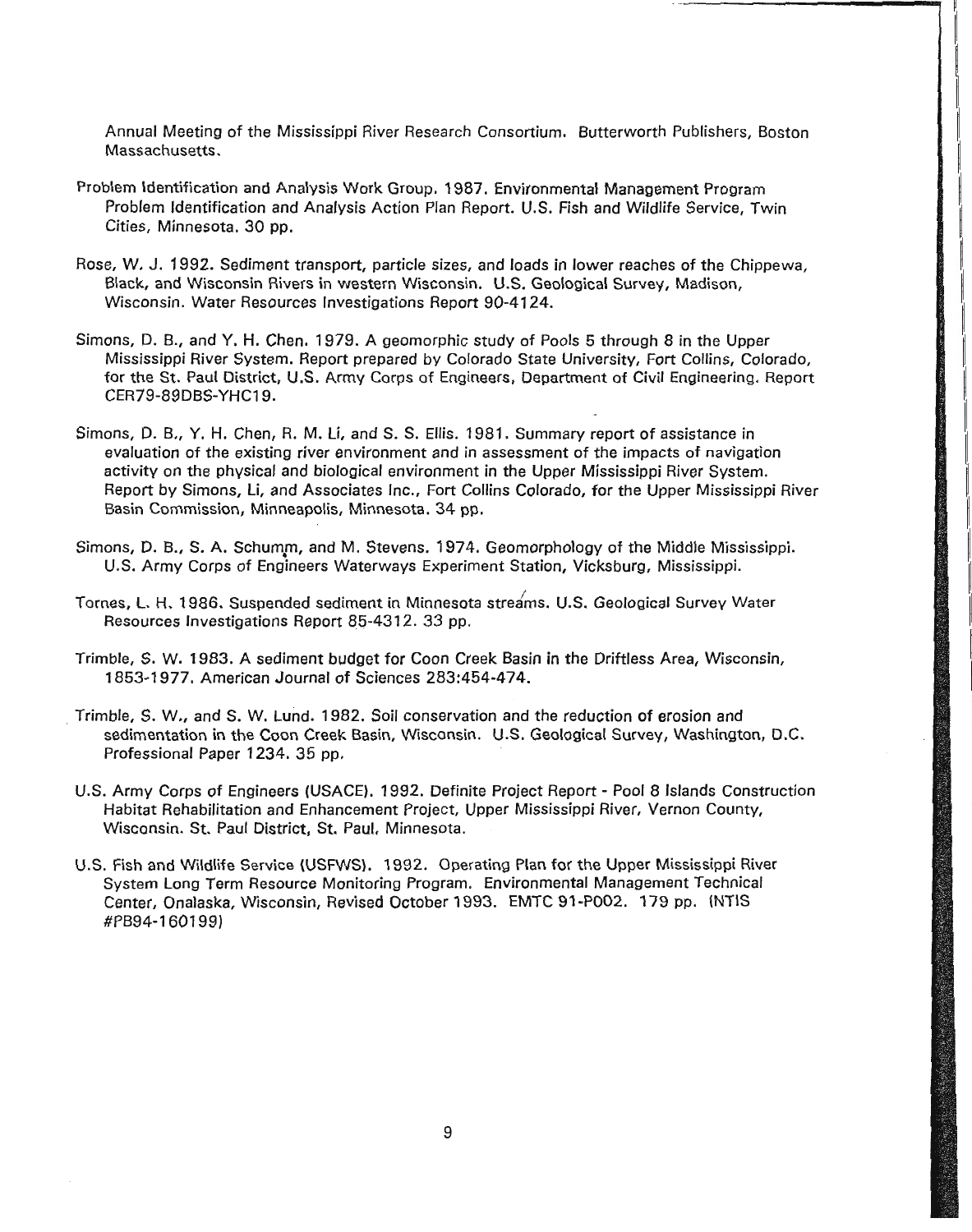# **Appendix A**

### **Amendment to FY 1994 Annual Work Plan**

Supplement to Strategy 1.2.1, Determine Effects of Sedimentation and Sediment Transport Processes- Task 1.2.1.2, Select Processes for Research- Work Unit A: Identify Approaches and Develop Scope of Work

#### Background:

I

I

I

I

I

I

I

I

I

I

I

I

I

I

I

I

I

I

I

The fluvial processes of sediment transport and alluviation determine the configuration of Upper Mississippi River System (UMRS) channels and floodplain. This configuration, in turn, provides the template for the mosaic of habitats found in the system. Previous studies of sediment and sediment processes in the UMRS have addressed many topics but have not resulted in quantitative and spatially complete estimates of changes in the geometry of UMRS channels and floodplain. This quantitative information is needed to predict future conditions in the river under various management alternatives and thus guide development of plans for managing the UMRS ecosystem. Current Long Term Resource Monitoring Program (LTRMP) efforts do not provide information at the level of detail or spatial extent required; augmentation of LTRMP sediment-related activities is consistent with Objectives 1.2, 1.3, and 3.3 (and inclusive strategies and tasks) of the Operating Plan.

I

#### Approach:

Early in 1994, the Environmental Management Technical Center will sponsor the formation of a Sediment Transport/ Geomorphology Working Group that will develop a detailed description of initial activities (to be carried out over the next 3 to 5 years) needed to understand sediment transport processes and the changing geomorphology of the UMRS. This Working Group will consist of a limited number of recognized scientists from the Federal, State, and private sectors. Issues to be considered by this group include estimations of tributary sediment discharge, acquisition of floodplain elevation data, prioritization and measurement of sediment transport and depositional processes, estimation of sediment budgets for UMRS pools and river reaches, mapping of UMRS geomorphology, and prediction of future changes in the geomorphology of the UMRS. Other activities will include a literature review, identification of existing data, and initial site selection for sediment transport studies.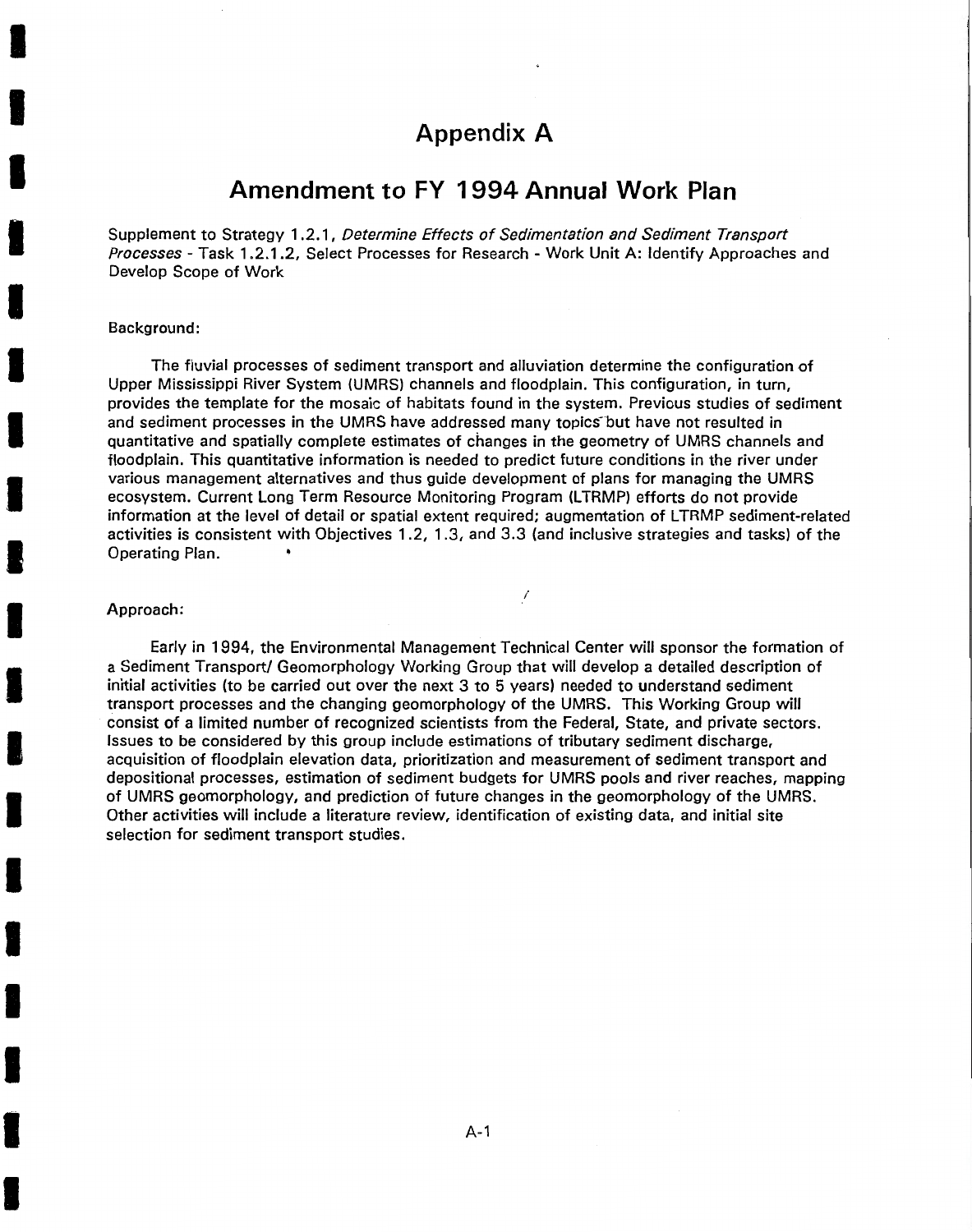# **Appendix B**

# **Members of the Sedimentation/Geomorphology Working Group**

I

Nani Bhowmik, PhD Illinois State Water Survey 2204 Griffith Drive Champaign, IL 61820

I

I

I

I

I

I

I

I

I

I

I

I

I

I

I

I

I

I

I

Robert F. Gaugush, PhD National Biological Survey Environmental Management Technical Center 575 Lester Avenue Onalaska, WI 54650

Jon Hendrickson, PE U.S. Army Corps of Engineers, St. Paul District Army Corps of Engineers Centre 1 90 Fifth Street East St. Paul, MN 55101

James Knox, PhD Department of Geography Science Hall 550 North Park Street University of Wisconsin-Madison Madison, WI 53706

. Robert Meade, PhD U.S. Geological Survey Stop 413 Box 25046 Denver, CO 80255

Thomas Pokrefke, PE U.S. Army Corps of Engineers Waterways Experiment Station 3909 Halls Ferry Road Vicksburg, MS 39180

Daniel B. Wilcox U.S. Army Corps of Engineers, St. Paul District Army Corps of Engineers Centre 1 90 Fifth Street East St. Paul, MN 55101

Other members of the Environmental Management Technical Center staff, Dr. John Barko, Dr. David Soballe, Mr. Jim Rogala, and Mr. Thomas Kirkeeng, took part in some Working Group discussions.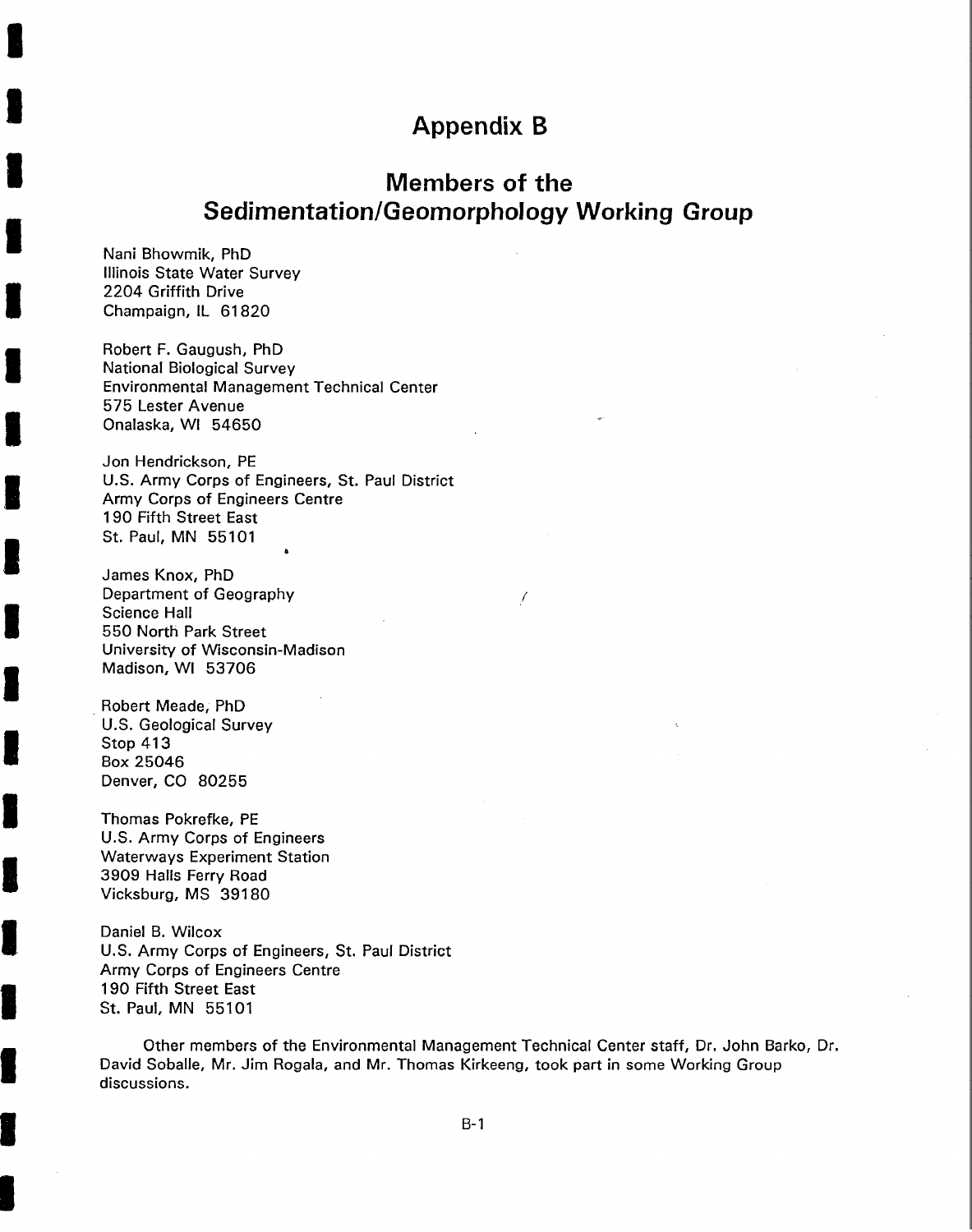# **Appendix C**

# **Draft Planning Document**

# **Investigate Sediment Transport Processes and Sedimentation; Predict Future Configuration of UMRS Channels and Floodplain**

#### Background

I

I

I

I

I

I

I

I

I

I

I

I

I

I

I

I

I

I

I

The template for the mosaic of habitats in the Upper Mississippi River System (UMRS) is the configuration of the channels and floodplain formed by the fluvial processes of sediment transport and alluviation. Previous investigations of sediment in the UMRS have addressed upland erosion (Brown and Nygard 1941; Happ 1944; Knox et al. 1975; Knox 19?7, 1989; Trimble and Lund 1982; Trimble 1983; Hawkins and Stewart 1990).sediment discharge of tributaries (Lane 1938; Tornes 1986), and sediment transport processes and deposition within the floodplain (McHenry et al. 1976; Simons and Chen 1979; Chen and Simons 1986; Bhowmik et al. 1989) but have not resulted in quantitative and spatially complete estimates of future changes in the geometry of UMRS channels and floodplain.

Prediction of the future geometry of the UMRS channels and floodplain is needed for managing the UMRS natural resources and the Mississippi River and Illinois Waterway navigation system. Development of plans for managing the UMRS ecosystem will require prediction of future condition of the river system under various management/alternatives. Prediction of future geomorphology of the system will be essential for predicting future amounts and spatial distribution of floodplain vegetation, aquatic habitats, water quality conditions, and recreational opportunities. Evaluation of the impacts of increased navigation and planning of long-term navigation channel maintenance activities will require prediction of future channel geometry and dredging requirements . Quantitative understanding of sediment transport and contaminant fate processes will be needed to . manage contaminants.

The proposed investigations of sediment transport processes and future condition of UMRS channels and floodplain would provide information needed to meet a number of objectives described in the LTRMP Operating Plan, including Strategy 1.2.1, Determine Effects of Sedimentation and Sediment Transport Processes, Strategy 1.2.2, Determine the Effects of Navigation, Strategy 2.2.1, Monitor and Evaluate Floodplain Elevation, Strategy 2.2.3, Monitor and Evaluate Water Quality, Strategy 2.2.6, Monitor and Evaluate Floodplain Habitat, and Strategy 3.1.2, Predict Future Conditions.

#### Problem Statement

Sedimentation of backwater areas is considered by many to be the most severe environmental problem on the UMRS (GREAT I 1980a; Problem Identification and Analysis Work Group 1987; Hawkins and Stewart 1990; USFWS 1992). The main source of fine-grained sediment filling UMRS backwaters is soil eroded from upland areas within the basin (Chen and Simons 1986).

Land use and land management practices within the basin have greatly increased upland erosion rates and discharge of sediment from tributaries to the UMRS over presettlement rates (Knox et al. 1975; Knox 1977). Upland erosion and UMRS tributary sediment yields were highest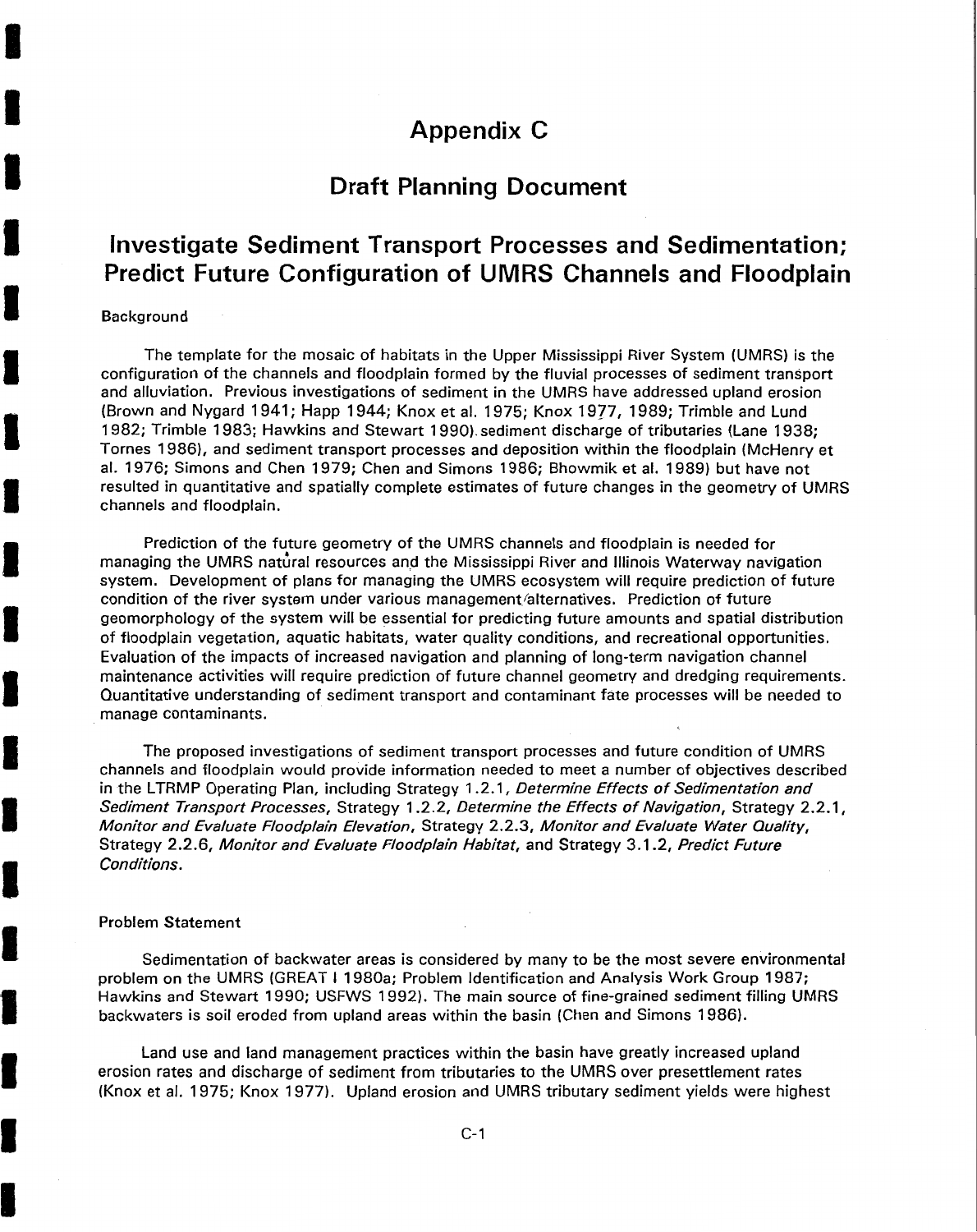in 1999<br>In 1999 of the United States

I

I

I

I

I

I

I

I

I

I

i<br>I

I

I

I

I

I

I

I

during periods of intensive farming and runoff during the 1 850s through the 1940s, with erosion rates declining since then due to improved land management practices (Knox et al. 1975; Trimble and Lund 1982; Trimble 1983). Despite improved land management practices and reduced upland erosion rates, tributary sediment discharge to the UMRS continues to be influenced by sediment historically deposited in tributary valleys (Knox 1989).

Channel maintenance dredging has been estimated to remove a major fraction of the total river bedload transport in the upper pools of the Mississippi River (GREAT I 1980b). Disposal of dredged material has created numerous channel border islands (Simons and Chen 1979; GREAT I 1980b). Future channel maintenance will require additional placement of dredged material in the floodplain, despite increased efforts to place material out of the floodplain for beneficial use as fill and for winter road sanding.

Navigation dams, channel training structures, levees, and channel maintenance dredging have altered river hydraulic characteristics, sediment transport processes, and the pattern of sediment deposition within the UMRS floodplain (Lee and Stall 1976; Simons and Chen 1979; Bhowmik and Adams 1986; Chen and Simons 1986; Bhowmik et al. 1989). Navigation dams have increased sediment trapping efficiency of river reaches that are now navigation pools" (Simons and Chen 1979; Bhowmik and Adams 1986; Bhowmik and Demissie 1989; Bhowmik et al. 1989). An average of 2-3 em/year of fine sediment was estimated to accumulate in backwater areas of Pools 4 through 10, changing aquatic areas into marsh and floodplain terrestrial habitat (McHenry et al. 1976). Both Peoria Lake on the Illinois River and Pool 19 on the Mississippi River have lost more than half of their volume to sediment deposition since dam construction (Demissie and Bhowmik 1986; Bhowmik and Adams 1989).

Bank revetments, wing dams, and closing dams constructed to maintain the navigation channel have constrained the main channel, reduced flows to secondary channels and backwaters, prevented lateral channel migration, and have prevented the creation of new fluvial landforms (Simons et al. 1974, 1981; Simons and Chen 1979; Chen and Simons 1986). Levees have . sequestered the floodplain from the main channel in much of the lower UMRS, raising flood stages (Kazmann 1972; Belt 1975) and allowed conversion of natural floodplain areas to agricultural and urban use.

Navigation traffic has been found to resuspend bottom sediments in some river reaches and exert erosive forces on river shorelines (Bhowmik et al. 1981; Simons et al. 1981 ). Simons et al. (1981) predicted ranges of increased sediment inflow to backwater areas that would be produced by increased vessel traffic on the UMRS.

Continuous inundation by the navigation dams has prevented the annual dewatering of extensive floodplain areas and the associated consolidation and oxidation of sediments by seasonally fluctuating water levels. The configuration of the UMRS floodplain has been changed since dam construction by island and shoreline erosion from wind-driven and vessel wake waves, increased sediment trapping by vegetation, wind-driven sediment resuspension and littoral drift (Simons and Chen 1979; USACE 1989). Extensive areas of formerly vegetated shallow aquatic habitat interspersed with islands have degraded to open windswept shallow areas with no vegetation (USACE 1989).

The geometry of the UMRS channels and floodplain will change through both fluvial processes and human intervention. Quantitative understanding of sediment transport processes and prediction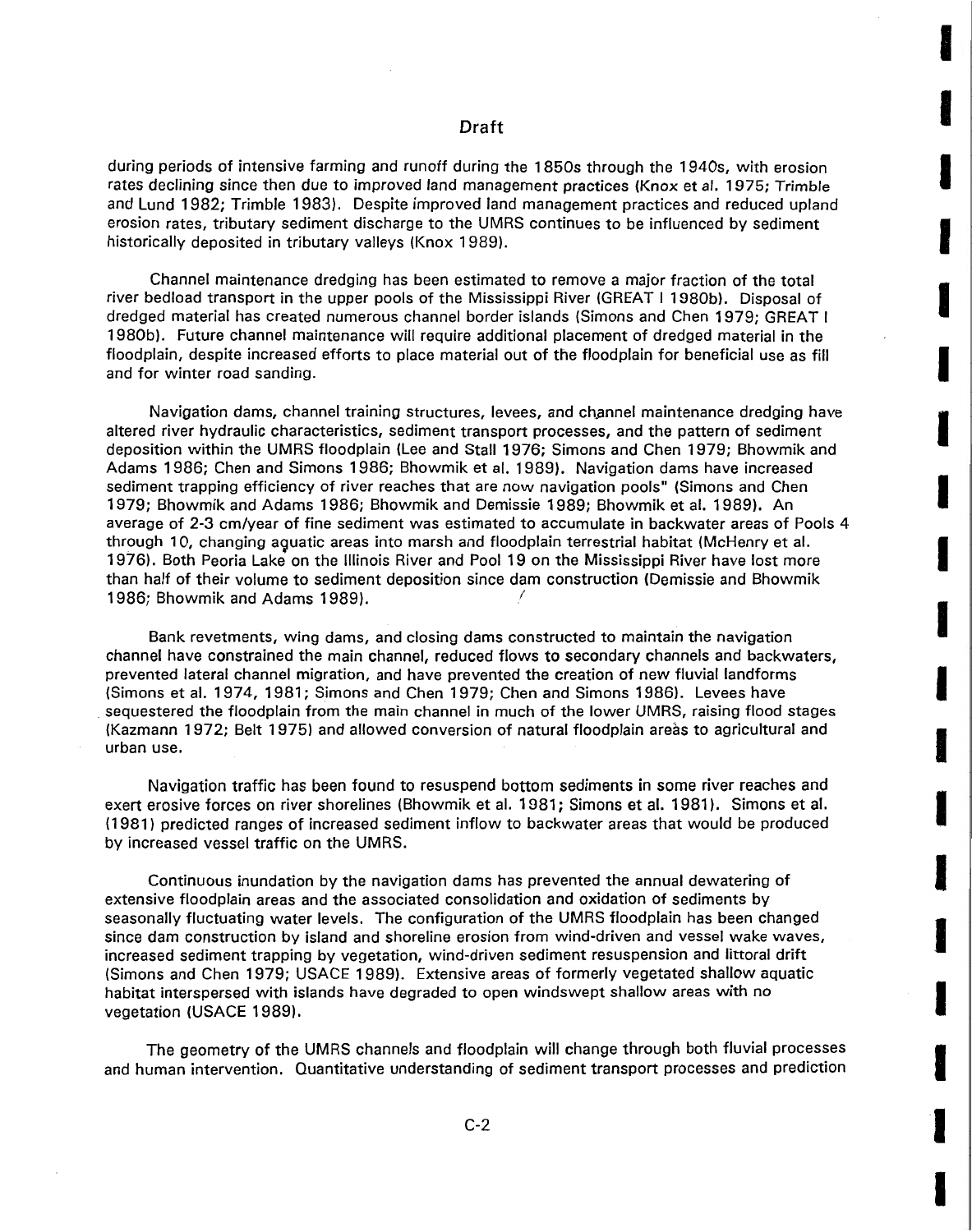of future floodplain geometry is essential to management of the UMRS natural resources and the navigation system.

#### Approach

I

I

I

I

I

I

I

I

I

I

I

I

I

I

I

I

I

I

I

The proposed approach involves an expansion of the present LTRMP research into sediment transport and depositional processes. The proposed research would include interdisciplinary investigations into tributary sediment discharge, sediment transport processes within the UMRS floodplain, sediment budgets of backwater areas and navigation pools, a comprehensive survey of present floodplain geometry, and prediction of future floodplain configuration under different management scenarios. Some of the tasks will be accomplished as part of the Corps Navigation Study. Some tasks have already been initiated by the Environmental Management Technical Center and the Corps St. Paul District as part of ongoing Environmental Management Program research. The proposed additional work will require significant expansion of ongoing efforts.

#### Task 1. Literature Review

A review of sedimentological and geomorphological literature pertaining to the UMRS will be conducted, and a narratiye review of the existing information will be prepared.

#### Task 2. Review of Existing Hydraulic, Sediment, and Geomorphic Data

An update of Simons et al. (1981) will be performed, to evaluate the availability of hydrologic, hydraulic, sediment, and geomorphic data on the UMRS.

#### . Task 3. Estimate Tributary Sediment Discharge

Many UMRS tributaries are being routinely monitored for water and sediment discharge by the U.S. Geological Survey (USGS). Models for estimating sediment discharge of ungaged tributaries will be identified and evaluated. Using available sediment discharge data from USGS, Corps of Engineers, and Illinois State Water Survey gaging stations and appropriate models for estimating both wash load and bedload sediment discharge, estimate annual sediment discharge and sediment yield from each basin tributary to the UMRS. Models for estimating the relationships between sediment yield and land use will be identified and evaluated for application to the UMRS. Applying appropriate sediment yield and land use models, estimate the change in sediment discharge from each tributary over the next 50 years, based on ongoing geomorphic processes and expected changes in land management practices and land use.

#### Task 4. Obtain Floodplain Elevation Data

In partnership with the Corps of Engineers, conduct a comprehensive elevation survey of the UMRS floodplain, including channels, backwater areas, and floodplain terrestrial areas. Develop a geographic information system (GIS) database of floodplain elevation.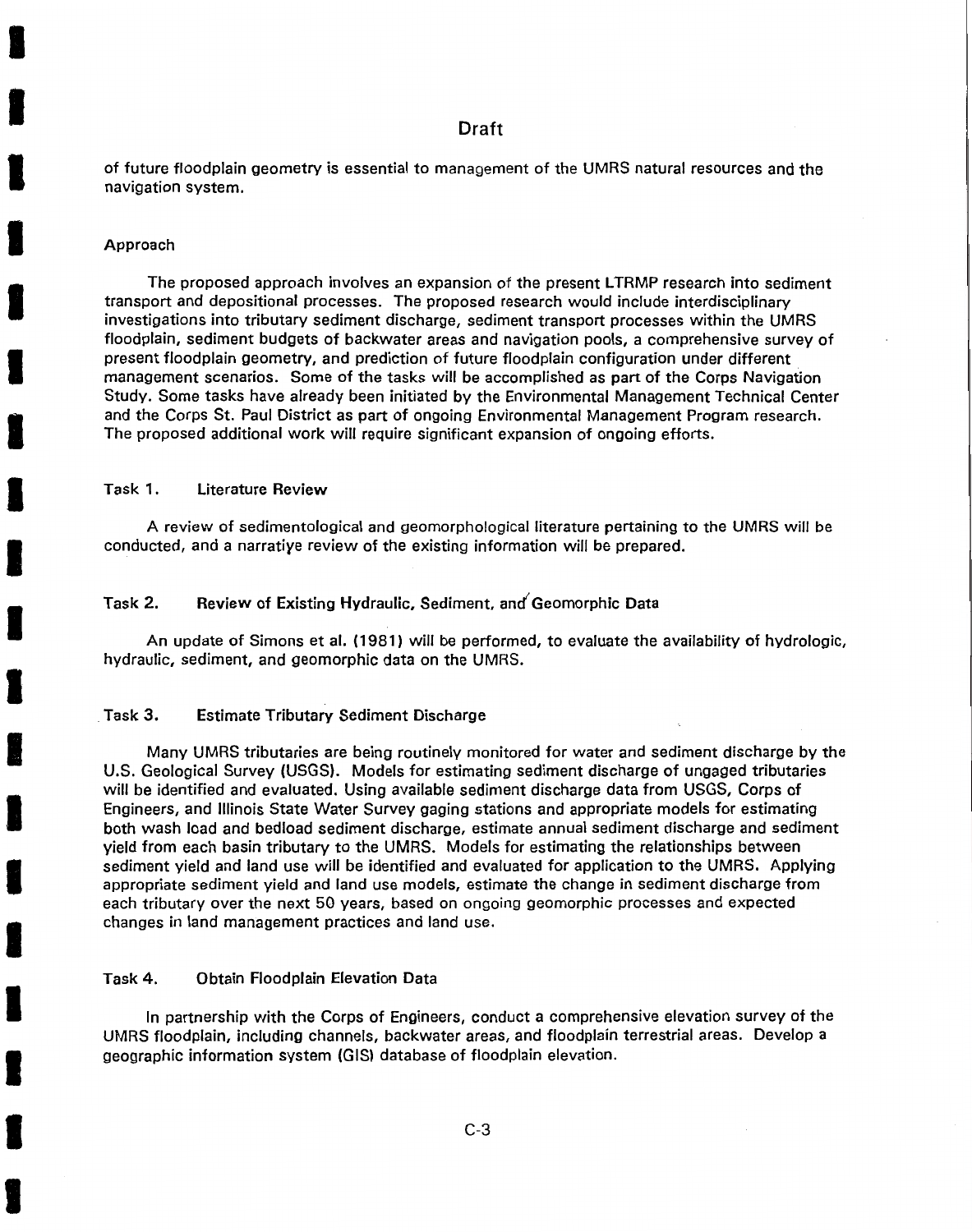I

I

I

I

I

I

I

I

I

I

I

I

I

I

I

I

I

I

I

#### Task 5. Investigate Sediment Transport and Depositional Processes within the UMRS Floodplain

Hydraulic models for predicting sediment transport and depositional processes will be identified from the literature, evaluated for application to the UMRS, and calibrated and verified through field and laboratory investigations. The sediment transport and depositional processes that will be investigated include as follows:

#### Subtask 5a. Wind-driven waves

Review the literature, identify appropriate model(s) for application to the UMRS for predicting wave energy and spatial and temporal occurrence of wind-driven waves. Conduct field investigations with measurements of wind speed, direction, and wave height at several sites. Calibrate and verify predictive models using the resulting time series data.

#### Subtask 5b. Vessel wake waves (Corps of Engineers - Navigation Study)

Review the literature, identify appropriate model(s) for predicting wake waves generated by classes of commercial and recreational vessels operating at different speeds. Measure wake waves generated under controlled conditions, in the field and/or with a physical hydraulic model. Calibrate and verify the predictive models using observational data.

#### • Subtask 5c. Wave energy regime (Corps of Engineers - Navigation Study)

Using land:water GIS coverage of the UMRS, vessel traffic projections, monthly wind rose data, and models of wind- and vessel-generated wave action, predict and compare wind-generated and vessel-generated wave action.

#### Subtask 5d. Shoreline erosion by waves (Corps of Engineers Navigation Study)

Review the literature, identify appropriate model(s) for predicting shoreline erosion rates by wave action that are appropriate for application to the UMRS. Using' the spatial extrapolations of wind- and vessel-generated wave energy, and aerial photography, identify areas of UMRS shoreline that are subject to erosion by wave action, and estimate erosion rates.

#### Subtask 5e. Sediment resuspension by waves

Review the literature, identify model(s) for predicting sediment resuspension by wave action that are appropriate for application to the UMRS. Conduct field measurements of wind speed, direction, wave height, sediment physical properties, and suspended solids to generate time series data sets for calibration and verification of predictive hydraulic model(s).

Subtask 5f. Sediment resuspension by navigation traffic (Corps of Engineers - Navigation Study)

Review the literature, identify appropriate model(s) for predicting sediment resuspension by wave action that are appropriate to apply to the UMRS. Conduct field measurements and physical hydraulic model experiments to calibrate and verify predictive models. Using existing data on channel configuration and channel sediment physical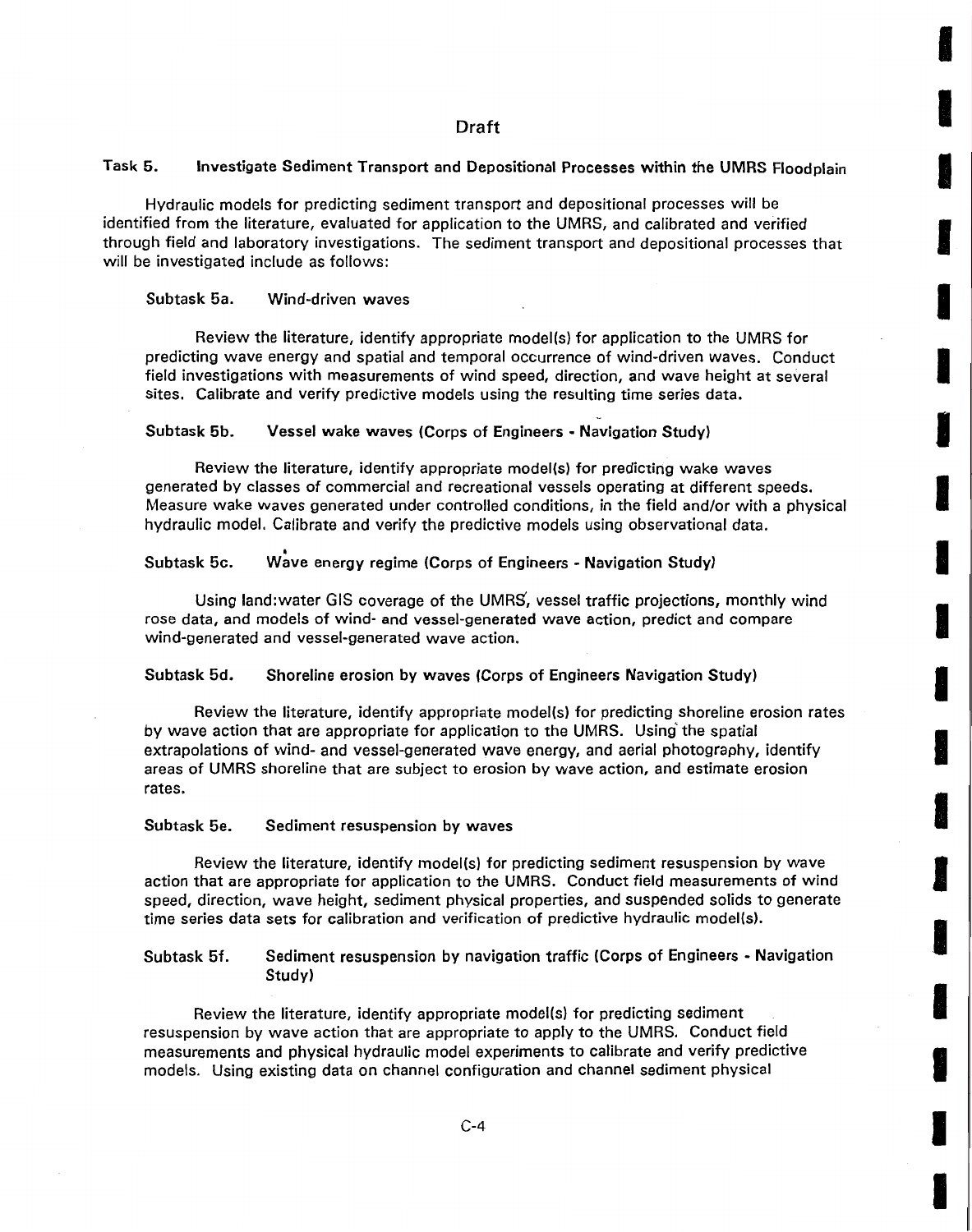properties, model the increase in suspended solids concentration due to resuspension by commercial traffic.

#### Subtask 5g. Sediment resuspension by advective flow

Review the literature, identify appropriate model(s) for predicting sediment resuspension by advective (gravity) flow. Conduct field measurements and laboratory experiments to calibrate and verify predictive models.

#### Subtask 5h. Bedload transport and deposition

I

I

I

I

I

I

I

I

I

I

I

I

I

I

I

I

I

I

I

Review the literature and compile existing information on bedload transport and channel maintenance dredging in the UMRS. Identify appropriate model(s) for estimating bedload discharge at various points in the UMRS. Obtain the hydraulic and sediment gradation data necessary for estimating bedload transport. Vsing aerial photography, floodplain elevation data, and field reconnaissance, identify the primary tributary bedload delta areas and areas of bedload accumulation outside the main and secondary channels in the UMRS. Using side channel inlet geometry and estimates of flow rates, estimate rates of bedload delivery to off-channel areas. Using estimates of tributary bedload discharge, estimate rates of tributary delta building. Evaluate Corps dredging records and placement locations. Develop a bedload budget for each UMRS pool. •

#### Subtask 5i. Suspended sediment transport and deposition

Using findings from the investigations of erosional processes, identify the range of conditions where fine sediment deposition occurs. Investigate the mass exchanges between main channel, channel border areas, and off-channel areas. Using floodplain geometry, aerial photography, and hydraulic data, identify areas of fine-grained sediment deposition.

I

#### Task 6. Backwater Areas Sediment Budget

Select three to five representative backwater areas on the UMRS. Develop two dimensional numerical hydraulic models of the backwater areas to predict flow patterns and velocity distributions at different levels of river discharge. Monitor suspended sediment inflow and export. Model sediment resuspension by waves and advective flow. Monitor sediment accumulation using depositional layer markers. Measure the range of fine sediment water content and density with depth of accumulation. Develop a sediment budget for each study area based on estimates of sediment loadings and export, and sediment erosional and depositional processes. Estimate rates and the spatial patterns of fine sediment accumulation within each study area using sediment budget and hydraulic information. Develop a model system for predicting sediment budgets for other UMRS backwater areas, based on findings of the backwater sediment budget studies.

#### Task 7. Sediment Budget of UMRS Pools and River Reaches

Evaluate the available data on hydraulic and geomorphic conditions. Estimate sediment loadings, deposition, and export for each pool and river reach.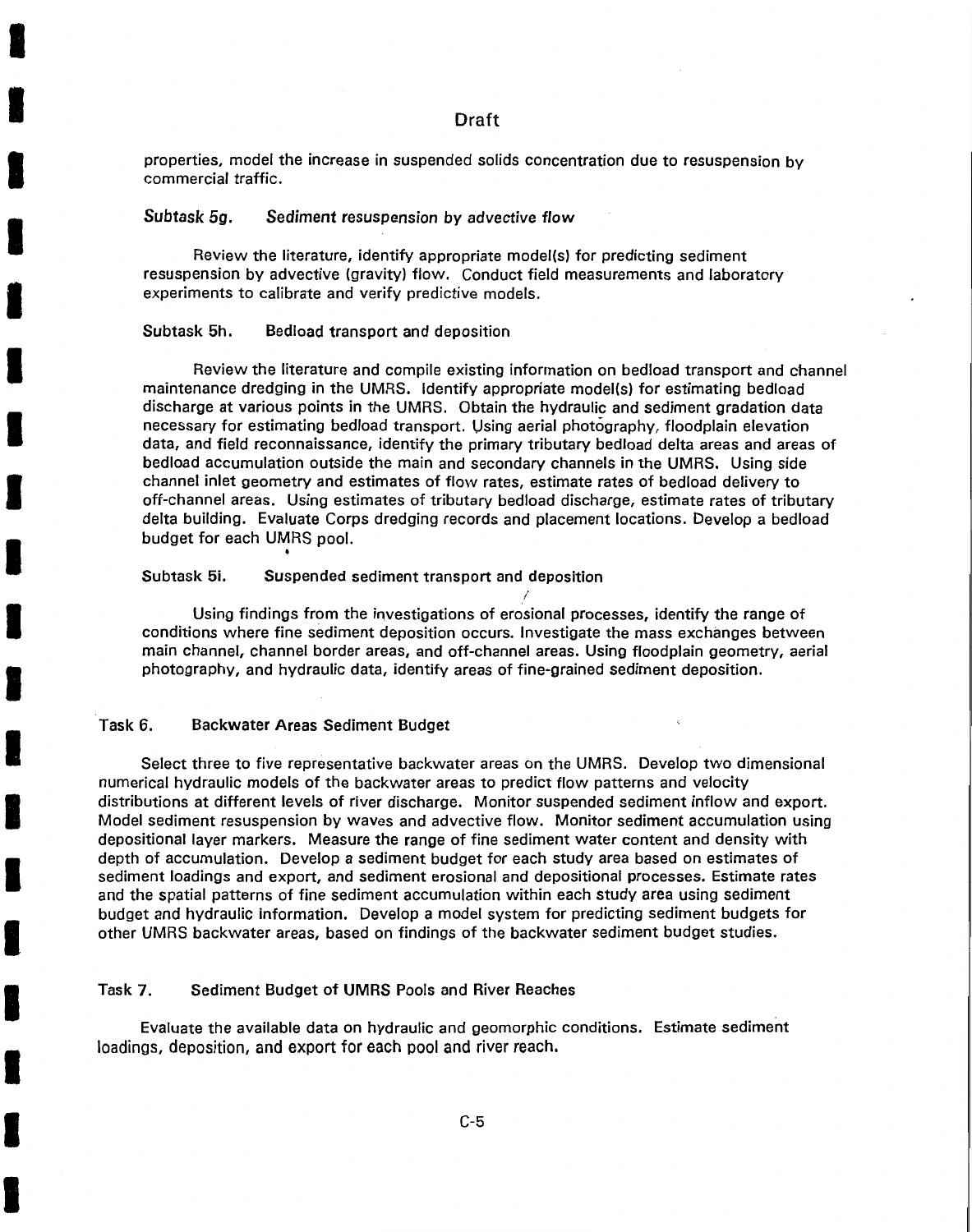**Inchester** 

**ISSUED** 

I

I

I

I

I

I

I

I

I

**I** 

**I** 

I

 $\frac{1}{2} \sum_{i=1}^n \frac{1}{2} \sum_{j=1}^n \frac{1}{2} \sum_{j=1}^n \frac{1}{2} \sum_{j=1}^n \frac{1}{2} \sum_{j=1}^n \frac{1}{2} \sum_{j=1}^n \frac{1}{2} \sum_{j=1}^n \frac{1}{2} \sum_{j=1}^n \frac{1}{2} \sum_{j=1}^n \frac{1}{2} \sum_{j=1}^n \frac{1}{2} \sum_{j=1}^n \frac{1}{2} \sum_{j=1}^n \frac{1}{2} \sum_{j=1}^n \frac{1}{2} \sum_{j=$ 

I

I

I

I

#### Task 8. Map the Geomorphology of the UMRS Floodplain

Review the literature, compile existing geomorphic maps and information on the UMRS. Adopt a standard nomenclature for geomorphic units of the UMRS floodplain. Using aerial photographs, floodplain elevation coverage, and field reconnaissance as necessary, develop a comprehensive map of the geomorphology of the UMRS floodplain. Interpret and evaluate the present pattern and genesis of geomorphic units throughout the system.

#### Task 9. Predict Configuration of the UMRS Floodplain

Conduct a spatial survey of UMRS aquatic areas to relate velocity regime with bed form and sediment physical properties. Develop a predictive model of sediment type distribution and accumulation rates based on position within the floodplain. Using available hydraulic and sediment budget data, estimate change in floodplain configuration over the next 50 years. Develop GIS elevation coverages for future floodplain configuration.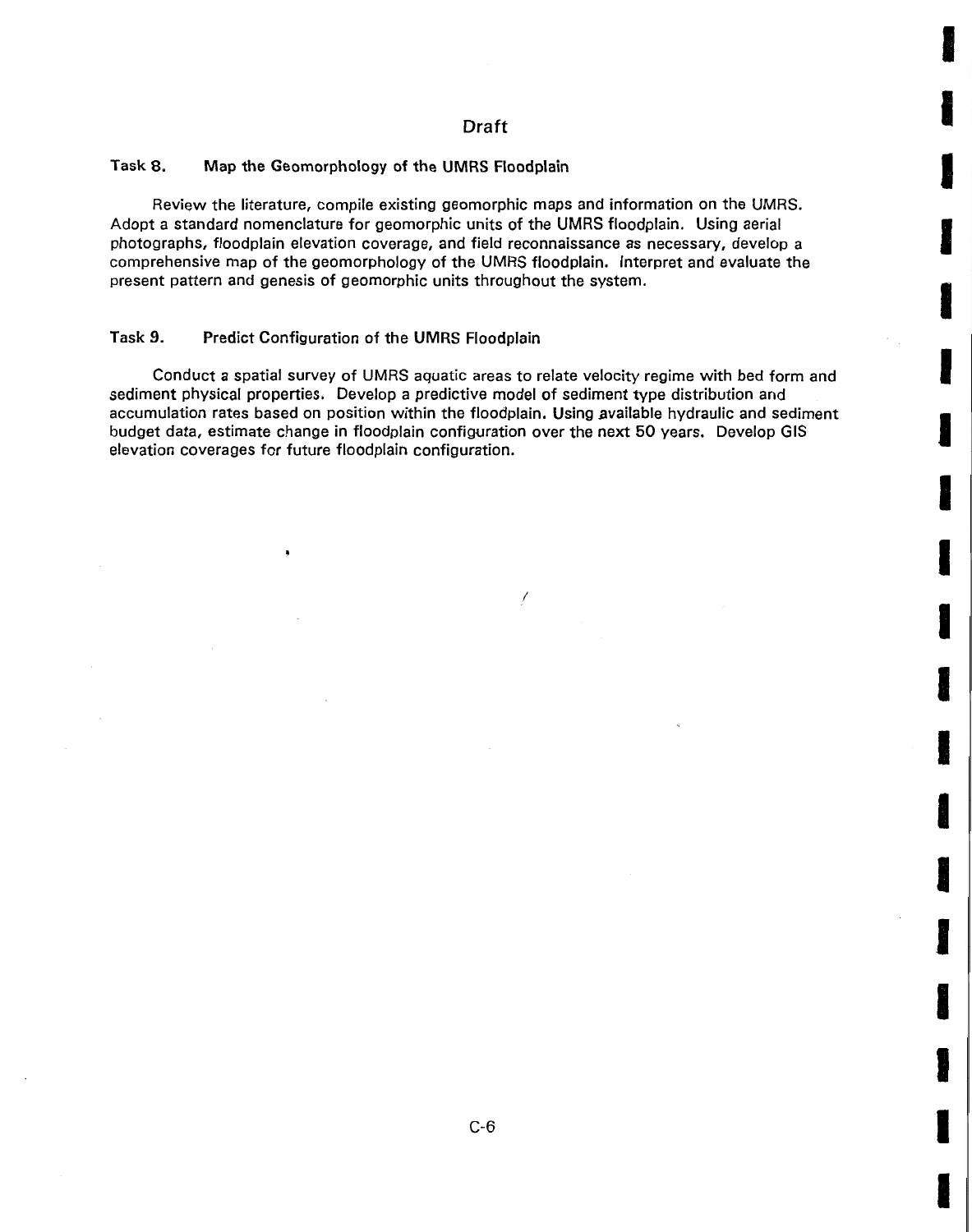#### References

Belt, C. B. 1975. The 1973 flood and man's constriction of the Mississippi River. Science 189:681 -684.

I

I

I

I

I

I

I

I

I

I

I

I

I

I

I

I

I

I

I

- Bhowmik, N. G., and J. R. Adams. 1986. The hydrologic environment of Pool 19 of the Mississippi River. Hydrobiologia 136:21 -30.
- Bhowmik, N. G., and J. R. Adams. 1989. Successional changes in habitat caused by sedimentation in navigation pools. Hydrobiologia 176/177:17-27.
- Bhowmik, N. G., J. R. Adams, A. P. Bonini, C. Y. Guo, D. J. Kisser, and M. A. Sexton. 1981. Resuspension and lateral movement of sediment by tow traffic on the Upper Mississippi and Illinois Rivers. Illinois State Water Survey Contract Report 269.
- Bhowmik, N. G., J. R. Adams, and M. Demissie. 1989. Sedimentation in four reaches of the Mississippi and Illinois Rivers. Pages 21-29 *in* Proceedings of the Porto Alegre Symposium. IAHS Publication No. 174.
- Bhowmik, N. G., and M. Demissie. 1989. Sedimentation in the Illinois River Valley and backwater lakes. Journal of Hydrology 105:187-195.
- Brown, M. H., and I. J. Nygard. 1941. Erosion and related land use conditions in Winona County, Minnesota. U.S. Department of Agriculture Soil Corfservation Service Erosion Survey 17. 33 pp.
- Chen, Y. H., and D. B. Simons 1986. Hydrology, hydraulics, and geomorphology of the Upper Mississippi River System. Hydrobiologia 136:5-20 .
- . Demissie, M., and N. G. Bhowmik. 1986. Peoria Lake sediment investigation. Illinois State Water Survey Contract Report 371.
- GREAT I. 1980a. Great River Environmental Action Team Study of the Mississippi River. Volume 7. Public Participation and Plan Formulation. 62 pp.
- GREAT I. 1980b. Great River Environmental Action Team Study of the Mississippi River. Volume 4. Water Quality, Sediment, and Erosion. 126 pp.
- Happ, S. C. 1944. Effect of sedimentation on floods in the Kickapoo Valley, Wisconsin. Journal of Geology 52:53 68.
- Hawkins, A. S., and J. L. Stewart. 1990. Pilot project on the Middle Branch of the Whitewater River. U.S. Fish and Wildlife Service, Upper Mississippi River National Wildlife and Fish Refuge, Winona, Minnesota. 34 pp.

Kazmann, R. G. 1972. Modern Hydrology. Edition 2. Harper and Row. New York.

Knox, J. C. 1977. Human impacts on Wisconsin stream channels. Annals, Association of American Geographers 67:323-342.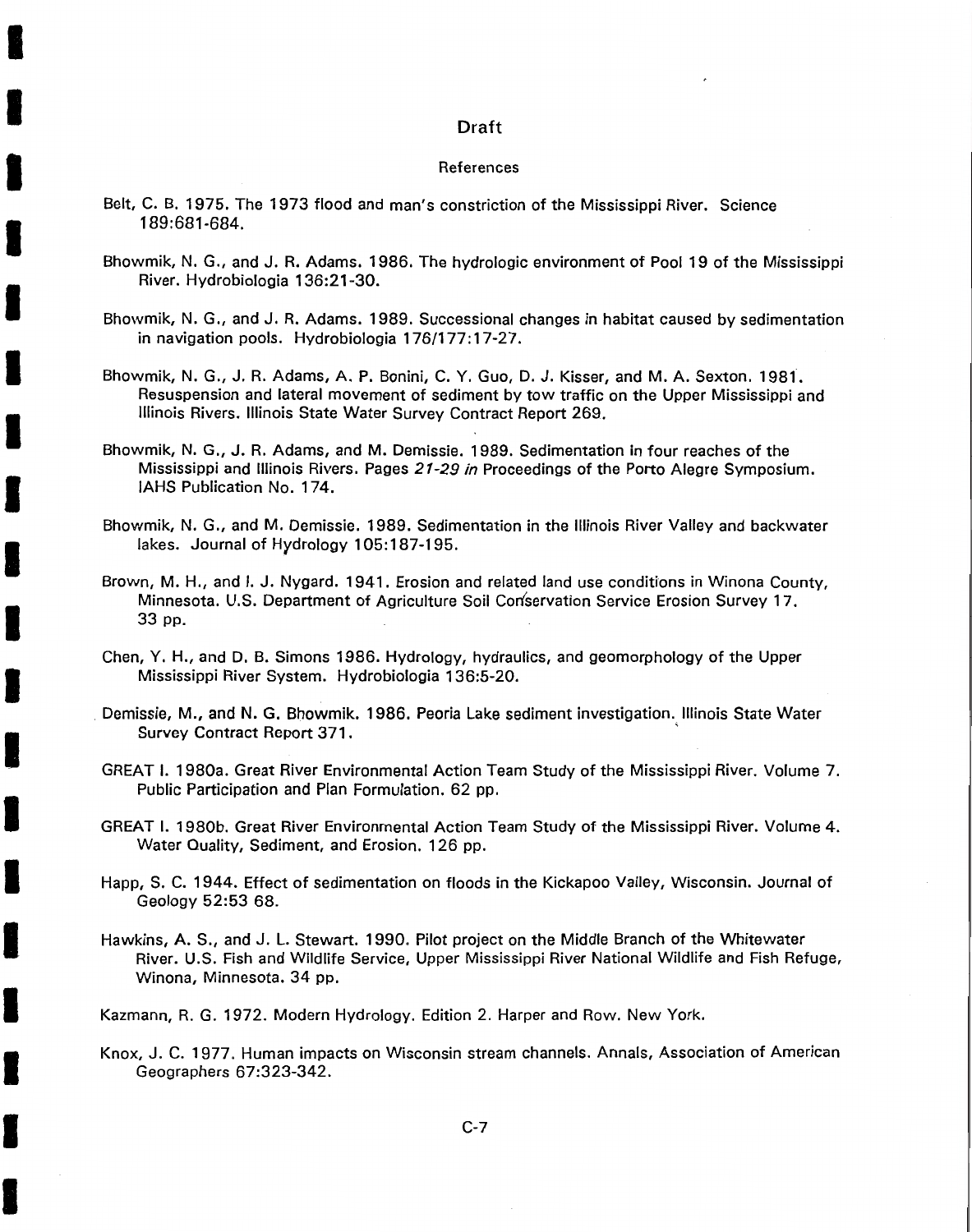**Installation** 

I

I

I

I

I

I

I

I

I

I

**I** 

 $\label{eq:1} \mathcal{L}^{\text{I}}(\mathcal{G},\mathcal{G})$ 

 $\label{eq:1} \mathcal{L}_{\mathcal{M}}(M,\mathcal{F})$ 

I

I

I

I

- Knox, J. C. 1989. Long- and short-term episodic storage and removal of sediment in watersheds of southwestern Wisconsin and northwestern Illinois. Pages 157-164 *in* sediment and the environment, Proceedings of the Baltimore Symposium, May 1989. IAHS Publication No. 184.
- Knox, J. C., P. J. Bartlein, K. K. Hirschboek, and R. J. Muckenhirn. 1975. The response of floods and sediment fields to climatic variation and land use in the Upper Mississippi Valley. University of Wisconsin-Madison, Institute for Environmental Studies. Report 52. 76 pp.
- Lane, E. W. 1938. Report in investigation of sediment carried by rivers of St. Paul, U.S. Engineer District 1937 and 1938. Iowa Institute of Hydraulic Research, University of Iowa, Iowa City, Iowa. 42 pp.
- Lee, M. T., and J. B. Stall. 1976. Sediment conditions in backwater lakes along the Illinois River - Phase I. Illinois State Water Survey Contract Report 371. 73 pp.
- McHenry, J. R., J. C. Richie, and J. Verdon. 1976. Sedimentation rates in the Upper Mississippi River. Proceedings of the Symposium on Inland Waterways for Navigation, Flood Control, and Water Diversions. Colorado State University, Fort Collins, Colorado, August 10-12, 1976.
- Problem Identification and Analysis Work Group 1987. Environmental Management Program Problem Identification and Analysis Action Plan Report. U.S. Fish and Wildlife Service, Twin Cities, Minnesota. 30 pp.
- Simons, D. B., andY. H. Chen. 1979. A geomorphic stu'dy of Pools 5 through 8 in the Upper Mississippi River System. Report prepared by Colorado State University, Fort Collins, Colorado, for the St. Paul District, U.S. Army Corps of Engineers, Department of Civil Engineering. Report CER79-89DBS-YHC19.
- Simons, D. B., Y. H. Chen, R, M. Li, and S. S. Ellis. 1981. Summary report of assistance in evaluation of the existing river environment and in assessment of the impacts of navigation activity on the physical and biological environment in the Upper Mississippi River System. Report by Simons, Li, and Associates Inc., Fort Collins Colorado, for the Upper Mississippi River Basin Commission, Minneapolis, Minnesota. 34 pp.
- Simons, D. B., S. A. Schumm, and M. Stevens. 1974. Geomorphology of the middle Mississippi. U.S. Army Corps of Engineers Waterways Experiment Station, Vicksburg, Mississippi.
- Tornes, L. H. 1986. Suspended sediment in Minnesota streams. U.S. Geological Survey Water Resources Investigations Report 85~4312 . 33 pp.
- Trimble, S. W. 1983. A sediment budget for Coon Creek basin in the Driftless Area, Wisconsin, 1853-1977. American Journal of Sciences 283:454 474.
- Trimble, S. W., and S. W. Lund. 1982. Soil conservation and the reduction of erosion and sedimentation in the Coon Creek Basin, Wisconsin. U.S. Geological Survey, Washington, D.C. Professional Paper 1234. 35 pp.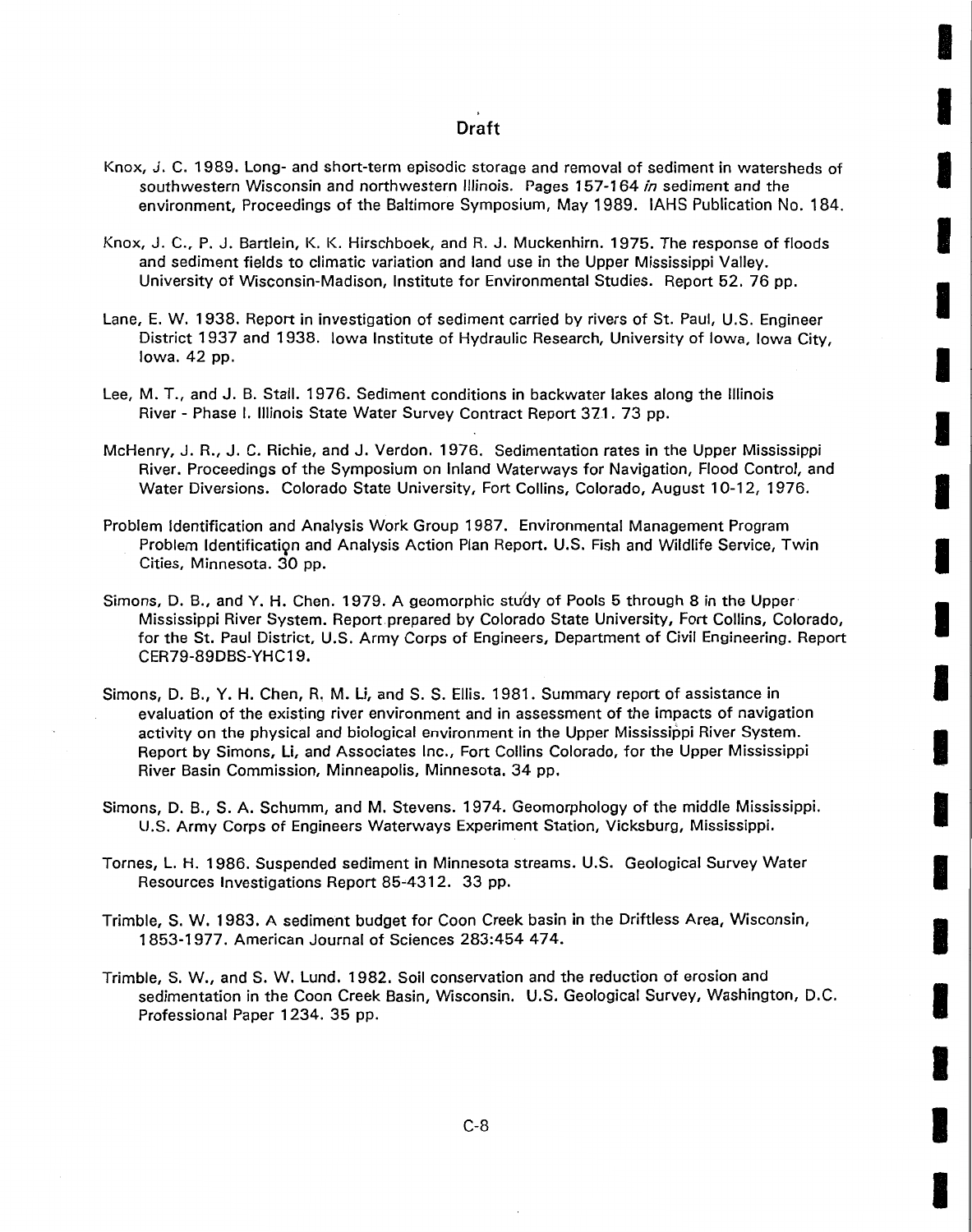I

I

I

I

I

I

I

I

I

I

I

I

I

I

I

I

I

I

I

- U.S. Army Corps of Engineers (USACE). 1992. Definite Project Report Pool 8 Islands Construction Habitat Rehabilitation and Enhancement Project, Upper Mississippi River, Vernon County, Wisconsin. St. Paul District, St. Paul, Minnesota.
- U.S. Fish and Wildlife Service (USACE). 1992. Operating Plan for the Upper Mississippi River System Long Term Resource Monitoring Program. Environmental Management Technical Center, Onalaska, Wisconsin, Revised October 1993. EMTC 91-P002. 179 pp. (NTIS #PB94-160199)

(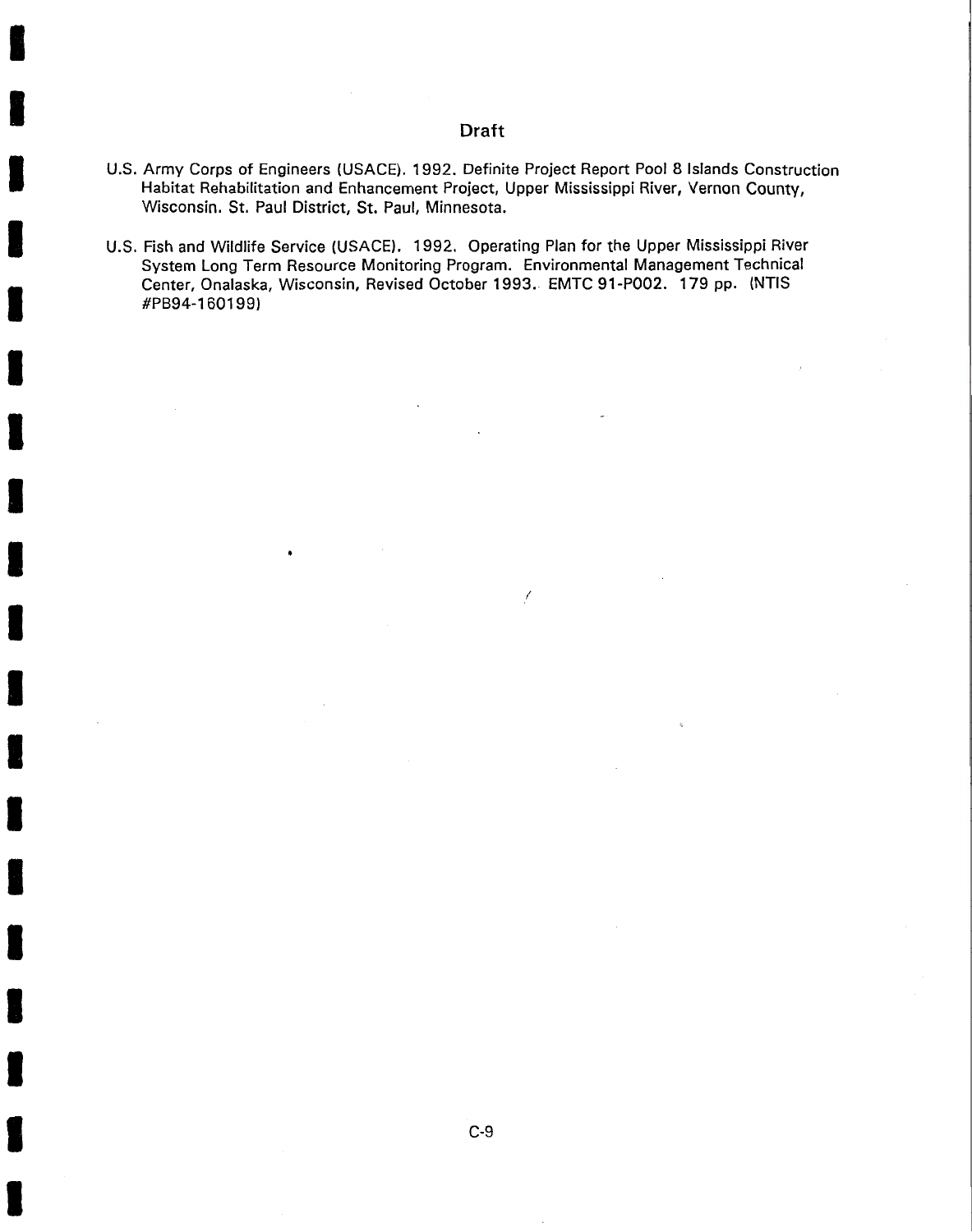# **Appendix D**

I

I

I

I

I

I

I

I

I

I

I

I

I

I

I

I

I

I

I

# **Working Group Meeting**

The materials that follow are not verbatim transcripts of the discussions. Rather, the materials come from notes taken by the authors and, as such, represent a distillation of the discussions that occurred during the Working Group meeting. Information from particular members of the Working Group is attributed directly to them. However, general discussions are attributed to the Working Group (indicated as "WG") as a whole. A listing of acronyms utilized in the discussions appears at the end of this appendix.

- Gaugush: This Working Group was assembled to respond to and modify the draft Scope of Work, "Investigate Sediment Transport Processes and Sedimentation and Predict Future Configuration of UMRS Channels and Floodplain," which was sent to all of the participants. What I hope we can accomplish during this meeting is outlined in the Agenda [Appendix E]. What are the data requirements to accomplish the proposed tasks? What kind and amount of data have already been collected in the area of sedimentation and geomorphology? Are there necessary tasks that have not been included in the proposed work? Will any of these tasks be addressed by the Corps Navigation Study? How can we prioritize the proposed work efforts? Dan Wilcox can provide some background on what led to development of the Scope of Work.
- Wilcox: Sedimentation has been identified as one of the most severe problems occurring on the UMRS. Research into sediment processes is a major part of the LTRMP. There is a growing need for quantitative information on sediment transport processes and an ability to forecast future configuration of the UMRS channels and floodplain. Planning for ecosystem management and the Corps of Engineers Navigation Study will require information of this kind. It became apparent that there is a pressing need to accelerate LTRMP sediment-related research. We realized early on that greatly expanded research into UMRS sediment processes will require an infusion of expertise, an interagency cooperative effort, and funding. So, we prepared a strawman planning document, and invited you to this workshop to gain your insights.
- Meade: Just what are you interested in? Before the locks and dams, the river existed as a channel with a seasonally wet-dry floodplain. Eventually, the river will again be a channel with a seasonally wet-dry floodplain. What are you trying to do?
- WG: Long-term activities would be directed at the maintenance or enhancement of as much physical diversity as possible. Physical diversity refers to the geomorphology of the river and we assume that the maintenance of structural diversity will tend to support biological diversity as well.
- Meade: People don't remember what the river looked like before the locks and dams. The river was structurally simpler prior to construction of the navigation system and much of what we now see was created by the impoundment of the river.

This was followed by some considerable discussion about how the river is currently handling and/or transporting sediments.

Meade: Our [USGS] recent work has involved an examination of the sediments in the lower pools of Pools 1-26 (except for Pool 17). In each of the navigation pools, 15-20 sediment grab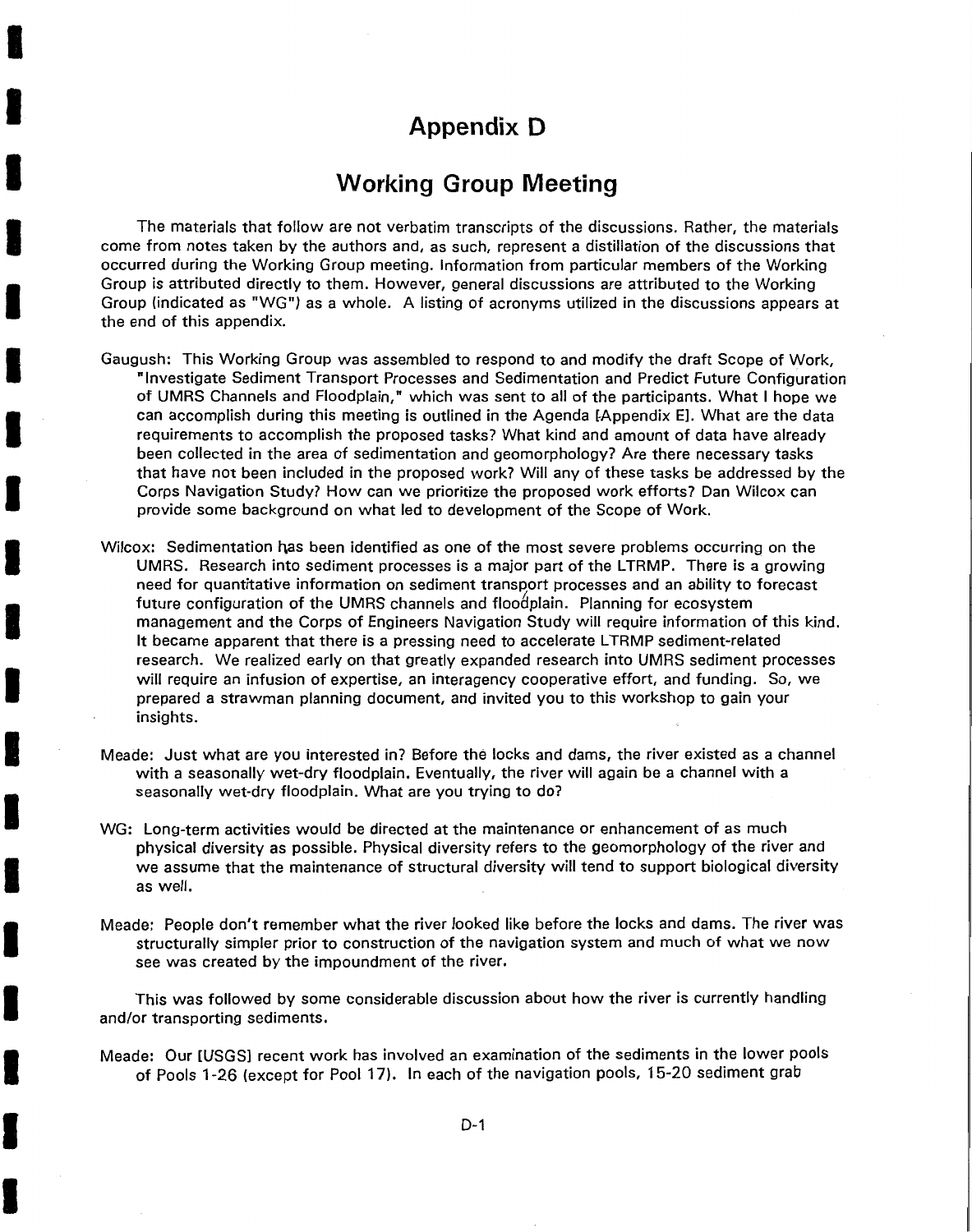samples from the lower portion of the pool were taken and then composited for analysis. Composited samples were analyzed for percent clay, percent organic carbon, total PCBs, lead, and coprostanol (a sewage indicator). These data indicate that the system restarts below Pool 4 (Lake Pepin), which acts as a deep sediment trap for a large proportion of the material from above Pool 4. Does Pool 19 (a deeper pool built for hydropower) act to reset the system in a similar fashion?

I

I

I

I

I

I

I

I

I

I

I

I

I

I

I

I

I

I

- Hendrickson: Coarse materials may be more important than fines. Secondary side channels have enlarged since inundation. These create deltas with their relatively large amounts of bedload. Fines may reach an equilibrium state when depths reach about 1.5 m (4-5 ft). At this point, in many backwaters wind action is sufficient to resuspend fine particulate matter at these depths. Once wind action can act on the fines, backwater lakes may export as much fine particulate matter as they receive.
- Knox: Large events account for an extremely large proportion of sediment transport. On the Grant River in southeastern Wisconsin, four floods accounted for 37% of the 3.5 m of sediments in the floodplain. There is also a difference in the timing of floods between the main stem and the tributaries that has resulted from impoundment and development with the UMRS basin. The main stem peaks earlier due to wetland drainage, increased surface runoff from impervious areas, and faster flood routing. As a result, the location of fine sediment deposition has changed as well. Very little deposition occurs on the top of the older islands.
- Wilcox: There are two factors that are leading to the concern over sedimentation and the future geomorphology of the UMRS. First, there is a public perception of a decrease in the quality and quantity of aquatic habitat. Second, resource managers need to actively manage the river system to attain a desirable future condition.
- Knox: How old are the geomorphological features we are looking at? The river may have been much less dynamic than we have assumed.
- Gaugush: What are our needs? What will the river look like if we continue to manage the river as we are now? This is the major question, but we don't have major answers. The future state of the river will also dictate the management opportunities.
- Pokrefke: The various agencies, Federal and State, will need to state what they want for the river. It will be most important for these management agencies to state what they want in quantifiable terms. River managers would like to maintain or enhance aquatic habitat, but how would it be quantified?
- Meade: Conditions will be very different on different scales. On a pool scale, the river is in a disequilibrated state.
- Gaugush: When a system is perturbed (by establishing a navigation system with the use of locks and dams), it moves away from some quasi-equilibrium state and begins to operate under a new set of conditions. This new set of conditions and the system's behavior comprises the disequilibrium state, which will continue until the system attains some new quasi-equilibrium. If the perturbation can be considered to be the construction of the locks and dams, what then was the old state and what will be the new state? We also have to remember that there were numerous interventions prior to construction of the locks and dams. Maintenance activities (e.g., snagging and the construction of wing dams and closing dams) were carried out in support of the 6-ft navigation channel.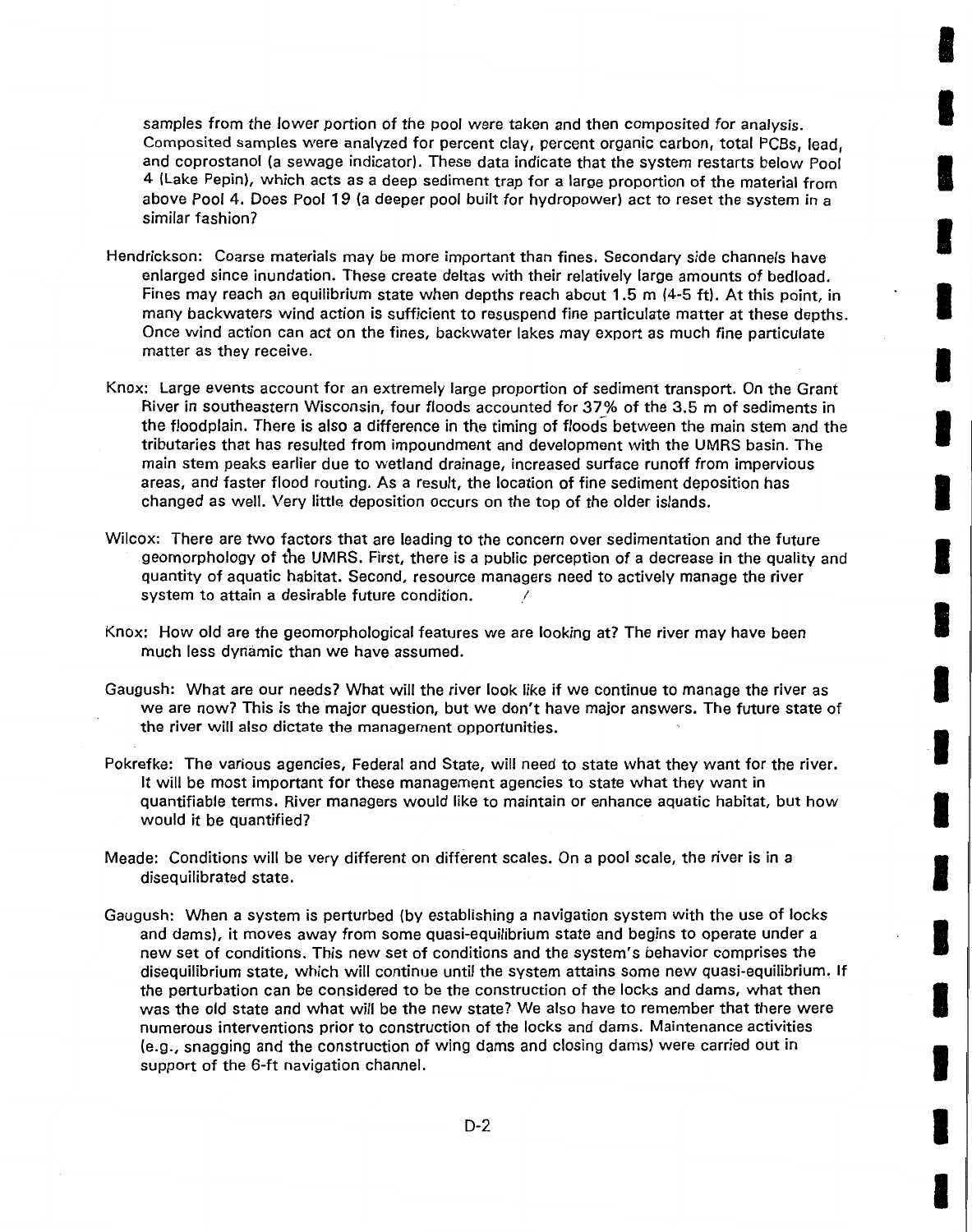We don't even know where we are at on the curve between the old and the new equilibrium states. We can illustrate some of the changes that have occurred since the impoundment of the UMRS. One major change is the observed loss in structural diversity in the lower (downstream) portions of the navigation pools. GIS-based studies of the changes in the lower portion of Pool 8 from 1939 to 1989 demonstrate the loss of islands over this time period .

Wilcox: The overall objective of any work effort must be to determine or forecast the future geomorphology of the river.

I

I

I

I

I

I

I

I

I

I

I

I

I

I

I

I

I

I

I

This statement of the primary objective was followed by a lengthy discussion of a number of tasks that would contribute to meeting that objective.

- Meade: Aerial photography provides a 50-year story for the main stem of the river. A primary question is: What is happening on the river regardless of the tributary sediment inputs? ' Secondary question: What are the effects of the tributary inputs? The aerial photographs can be used to review historical changes. For example, the photographs could be used to track the changes in the total area represented by islands or the upstream boundary of open water such as is seen in the changes in lower Pool 8.
- Hendrickson: Suspended sediment data should be collected in backwater areas to develop relationships between suspended sediment concentrations and various levels of river discharge.
- Gaugush: Sediment mass balance budgets need to be determined on a pool scale. Studies such as these can tell us wtiere we are on the curve from one equilibrium state to another. Are the navigation pools still trapping sediments? Are they anywhere near a new equilibrium state?

(

- Knox and Meade: Re-run the old survey transects for elevation changes. In a number of the navigation pools, sedimentation ranges were established when the locks and dams were constructed.
- Gaugush: Many of the pools do not have established sedimentation ranges. In many cases, sedimentation ranges were planned but never run.
- Bhowmik: Gather all available data on sediments, sedimentation, geomorphology,. etc. for the Upper Mississippi River System.
- Pokrefke: Two-dimensional modeling, on a more limited scale, can answer some of the questions about what the river will do in the next 50-1 00 years.
- Wilcox: The Corps Navigation Study will address the effects of vessel-induced resuspension of particulate matter.
- Knox: What are the Corps' long-term plans for the navigation system on the Upper Mississippi River?
- Wilcox: The Corps of Engineers is engaged in a Navigation Study for the Mississippi River and Illinois Waterway to determine the need for and feasibility of expanding navigation system capacity. The study could lead to construction of larger locks at some of the dams downriver toward St. Louis. The Corps is also engaged in long-term planning for channel maintenance, to reduce dredging requirements and to find cost-effective and environmentally acceptable ways to dredge and place dredged material. The Corps is developing a system-wide hydrologic model to assist in river regulation decisionmaking. There is consideration of changing the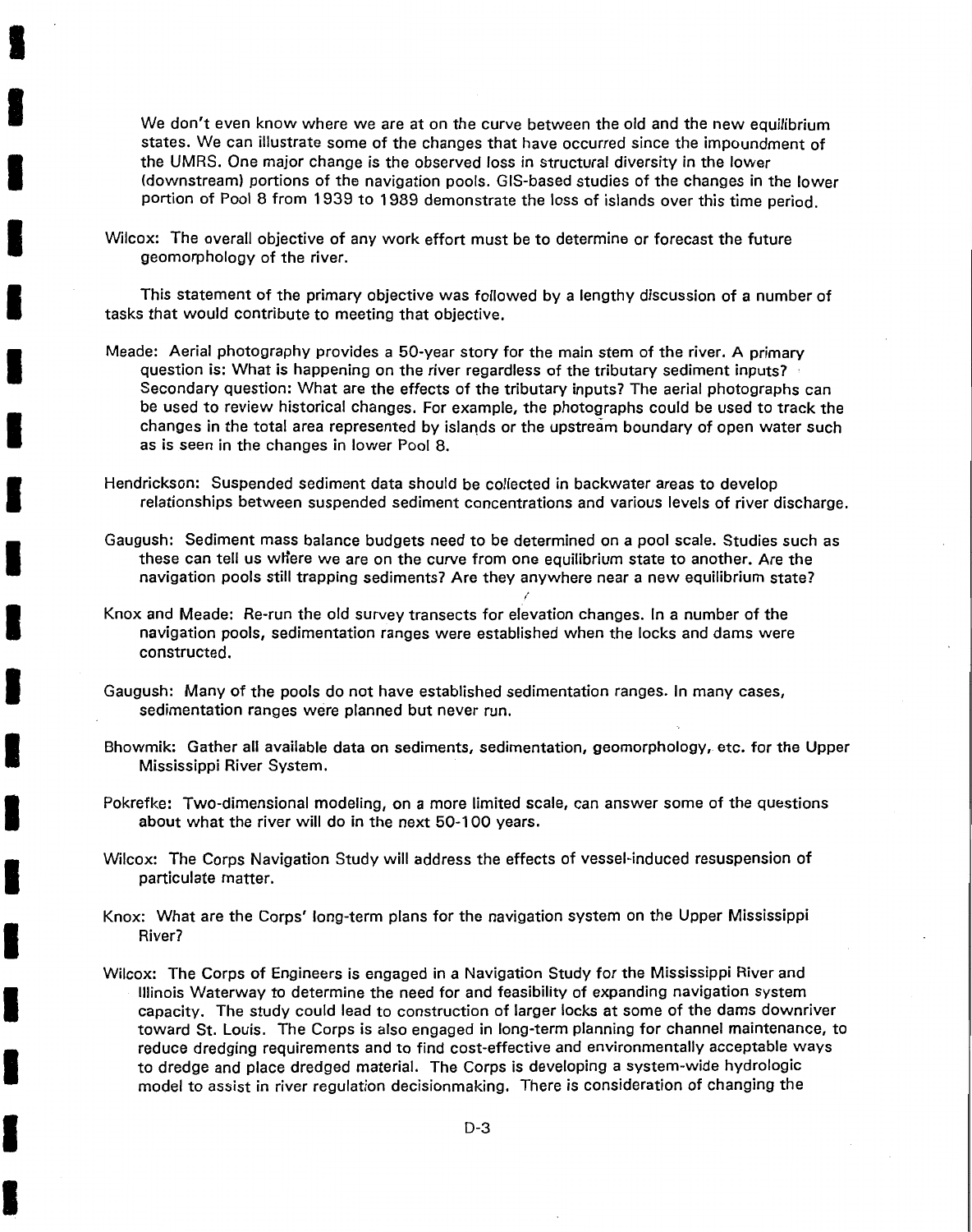present system of river regulation to take advantage of habitat management opportunities through water control actions. This could involve shifting water level control points from mid-pool to the dam at some of the navigation dams. There are no plans to replace entire dams or to increase the depth of the 9-ft navigation channel.

**Integral** 

I

**I** 

I

I

I

I

I

I

I

I

I

**·I** 

I

I

**I** 

I

I

I

- Knox: We would also need to consider the effects of the projected global change in climate. The area of the UMRS is projected to become warmer and wetter. Very minor changes in climate can have profound impacts on the hydrology of both the main stem of the river and its tributaries. The magnitude of floods is sensitive to modest changes in climate. In the warmer and drier period, 3300-5000 B.P. , the largest, extremely rare floods were relatively small. Floods were of the size that now have a recurrence interval of 50 years. After 3300 B.P., the climate became cooler and wetter and produced a shift in flood behavior. There were frequent large floods which now occur only once every 500 years or more. Still larger floods occurred between 1250 and 1450 A.D., during the transition from the medieval warm interval to the cooler Little Ice Age. These changes were associated with changes in mean annual temperature of only about 1-2  $\degree$ C and changes in mean annual precipitation of less than 10% to 20%.
- Pokrefke: The Mississippi River is part of the global climate change study being conducted by NASA and the USGS.
- Meade: Is there any plan to develop a UMRS-scale sediment routing model? This would require extensive and detailed bathymetric data. Should this be a basic element of the studies being proposed?
- Knox: Is the Brown Survey sufficient data for at least a first cut at developing a sediment routing model? 1
- Bhowmik: You will need to use a set of representative pools, collect data, and model with either HEC-2 or FastTABS (hydrodynamic models developed by U.S. Army Corps of Engineers).
- WG: How would predictions be made using these models?
- Bhowmik: Peoria Lake on the Illinois River and Pool 19 on the Mississippi River had sufficient repetitions of cross-sectional data to make statements about loss in volume over time.
- WG: That kind of data does not provide information on overall changes in geomorphology other than the statement that areas will be shallower over time.
- Meade: It will be necessary to develop a set of monumented transects throughout all of the UMRS. These transects will be used to document elevation across the floodplain and will serve as baseline data for future changes. These data won't help our study very much but will help the working group that meets 50 years from now. The information concerning the location of these transects must be published with the elevation data.
- WG: Once such transects are established, other investigators will probably use them for vegetation, invertebrate, and sediment surveys. The transects would provide common locations for a variety of studies that require some level of positional accuracy and will involve repetitive sampling.

The EMTC must play a curatorial role in regard to hydrological and geomorphological data. With the passage of time, more and more data are being lost. The EMTC should make the effort to locate and obtain all data pertinent to the geomorphology of the UMRS. This effort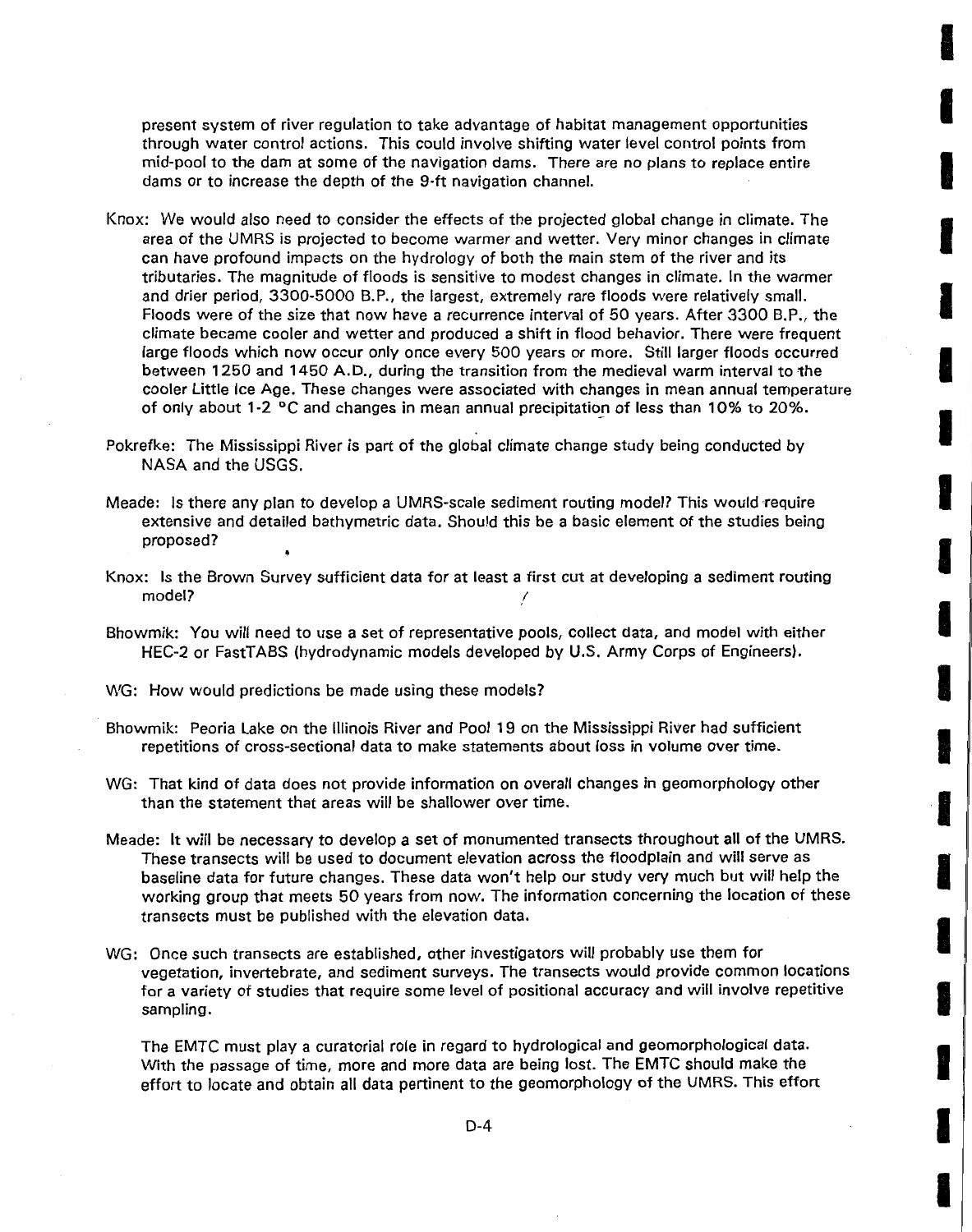could be based on an update of the Master Plan treatment. The UMRS Master Plan identified most of the major data sources as of 1980. That work could serve as a starting point for the collection and storage of available data.

Meade: The data acquisition phase will require numerous meetings with the various agencies to determine just what is available.

I

I

I

I

I

I

I

I

I

I

I

I

I

I

I

I

I

I

I

Bhowmik: It is important that the EMTC make the long-term commitment. Such a commitment would include the establishment of elevation survey cross-sections and the establishment of suspended sediment sampling stations on both the Mississippi and Illinois Rivers as well as on their major tributaries.

There is a basic need to classify aquatic areas (main channel, channel border, off channel, etc.). As part of the Navigation Study, scientists and engineers will be meeting at the ' Waterways Experiment Station to begin formation of a classification scheme. There is a need to extrapolate effects of navigation spatially throughout the system.

WG: There is a need to develop a set of measures or metrics to define representative backwaters or classes of backwaters. These metrics, such as morphometry, residence time, advective effects, and vegetation, could eventually be related to sedimentation.

Given how important episodic events will be in determining the features and dynamics of backwater lakes, annual averages may not be sufficient to describe or classify backwater areas. Events of relatively short duration may dictate long-term behavior. Do episodic floods or seasonal high water events contribute to or remove sediments? This question may not be answered by annual averages of sediment loads and sediment outputs from backwater lakes.

- Wilcox: We need to consider a requirement that can be used to define the research tasks of interest. This effort should eventually provide resource managers our best estimate of what the UMRS will look like in the next 50 years, given the present system of river regulation and channel maintenance practices.
- Bhowmik: Land use has greatly influenced sediment delivery to the river. We can explain 80% of the variance in sediment delivery (suspended sediment load at gaging stations) with drainage area alone.
- Knox: Our work indicates that land use poorly predicts sediment delivery to channels. There is a need to link land use with the changing hydraulics of channels with sediment delivery to the river. It can be dangerous to use historical data to develop land use-export relationships because channel form changes over time. Land use practices in some UMRS tributary watersheds have resulted in tributary channel form changes that have greatly increased their sediment conveyance efficiency.
- Pokrefke: It will be necessary to obtain maps of land use and soil types for the entire basin. It may be necessary to depict pre-project (locks and dams), present, and projected land use maps.
- Gaugush: Many of those maps have already been compiled. The Soil Conservation Service has soil type maps for the entire UMRS basin. Land use maps are also being produced by other agencies.
- Bhowmik: If large-scale sediment transport is to be understood on the Mississippi and Illinois Rivers, there is a need to do the following: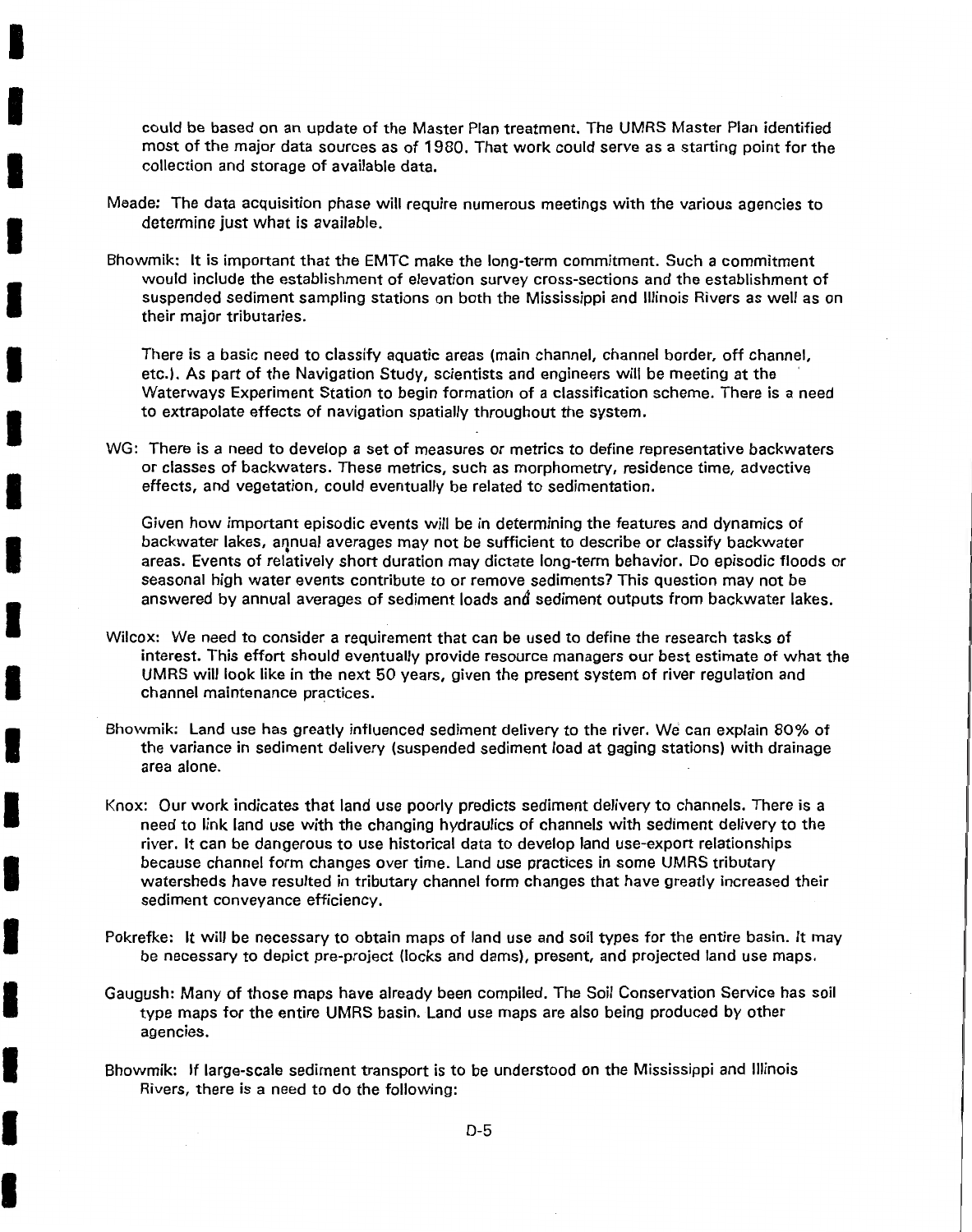1. Locate and collect all available data on sediment processes and geomorphology of the UMRS.

I

I

I

I

I

I

I

I

I

I

I

I

I

I

I

I

I

I

I

- 2. Identify and execute tasks possible with the existing data (e.g., preliminary sediment budgets).
- 3. Identify data needs and collect the data necessary to develop sediment budgets for the LTRMP pools.
- 4. Benchmark cross-section elevation data for the entire UMRS.
- 5. Establish additional suspended sediment sampling stations on the main stems of the Mississippi and Illinois Rivers.
- Meade: There will be an eventual need for a sediment routing model for the entire UMRS. This model might not be obtainable for 50 to 1 00 years, but some data could be collected in support of this goal. These data could be used to develop a first approximation or "back of the envelope" calculations of sediment routing. Calculation of reliable estimates of pool volumes would be an initial step toward the goal of a sediment routing model. The eventual development of the sediment routing model would be dependent on knowledge of pool volume which would, in turn, allow for the calculation of residence time.
- Wilcox: The Corps is developing a system hydrologic model for river regulation purposes. This model may aid the development of a system sediment routing model.
- WG: Acquisition of elevation data for the channels and floodplain is an essential but costly task. A low density of survey points may be sufficient to gain information to estimate water body volumes with acceptable accuracy.
- Hendrickson: As an aside to this discussion, siltation ranges were established on the lower ends of tributaries to the Mississippi River. These ranges were initially run prior to impoundment and some were done again in 1945. It would be useful to re-run these ranges.
- WG: How many transects would be required to calculate the volume in a given pool to within 5% or 10% of the actual value?

This could be addressed with the Pool 8 bathymetric data that have been collected by the EMTC bathymetry crew. The high-resolution data collected by the EMTC could be used to determine the number of transects required to adequately estimate pool volume. The determination of volume could be based on the selection of *n* transects through the bathymetric surface created from the EMTC's data. Pool volume would be calculated from the *n* transects and compared with the volume calculated from the high resolution data. This would be repeated for various values of *n* to develop a relationship between the number of transects and the error associated with the calculated volume. This exercise would provide an indication of the number of transects required to estimate pool volume within some specified percent of the actual value.

Can the Illinois River act as a predictor of the fate of the Mississippi River? In many people's minds the historical changes in the Illinois River illustrate the eventual state of the Upper Mississippi River. How accurate is this view?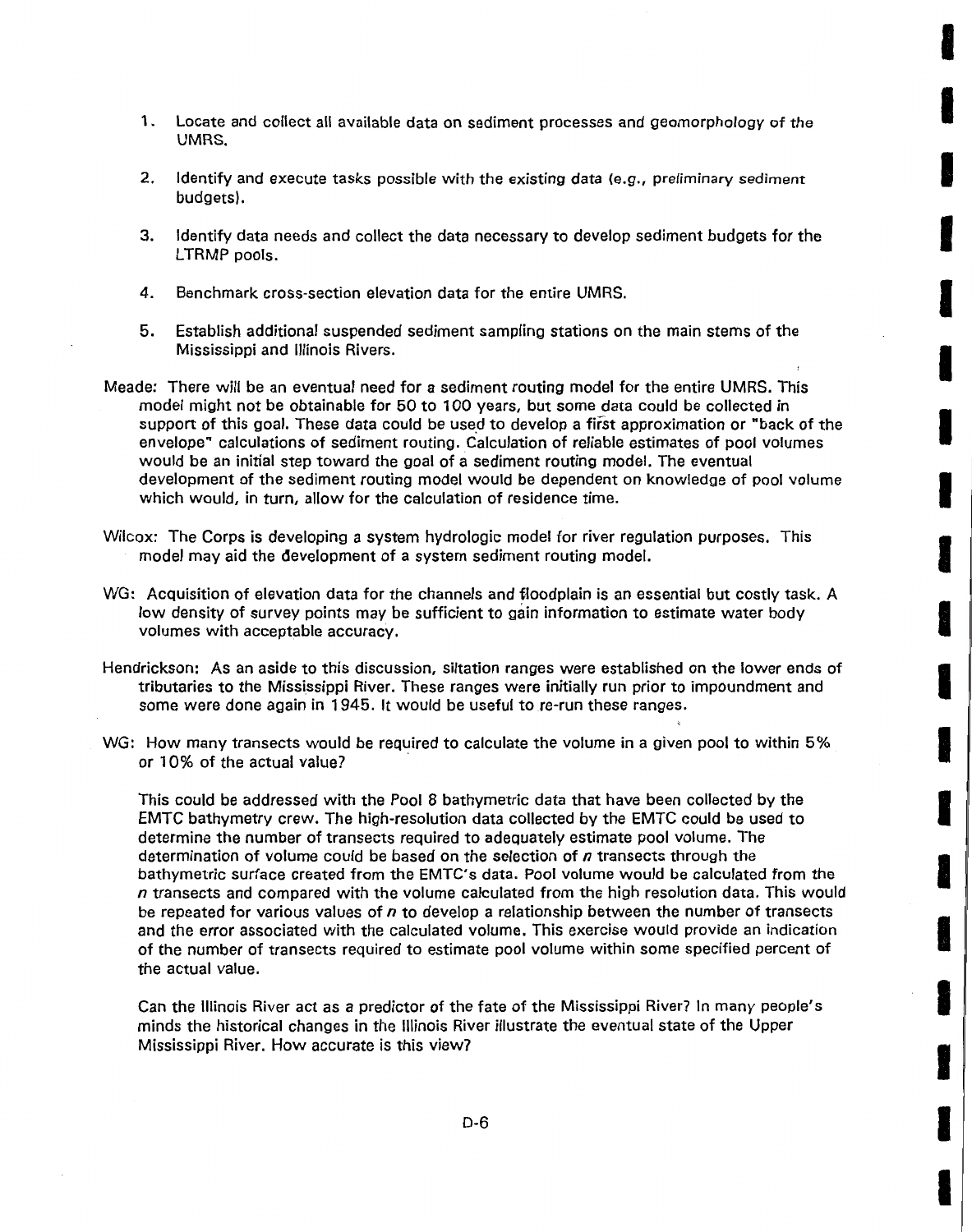- Knox: The Illinois River has always (in a geological sense) been a very different river when compared to the Mississippi River. The Illinois River is a loess-dominated river, whereas the Mississippi River is dominated by a much larger size fraction of particulate material.
- WG: Sediment mass balances for a set of (5 or 6) representative pools should be developed. Pools could be classified on the basis of the level of tributary inputs. An initial "first-cut" at sediment budgets for particular pools might be possible by using currently available data. Locating and obtaining these data would also serve to identify data gaps. Pools 4 and 19 would have to be addressed separately because these pools are not comparable to any others in the UMRS.
- Meade: For the above task, it will be necessary for the project leader to evaluate the available data, pool by pool, and determine the *data's* adequacy for developing sediment budgets. The project leader will have to be responsible for much of the work involved with locating data and its compilation so that he is aware of all of the *data's* possibilities and shortcomings.
- Pokrefke: It may be necessary to form a multi-agency team to identify and collect all the available data. The team would have to have members from the EMTC, U.S. Fish and Wildlife Service, Corps, and State representatives.
- WG: Long (1-2 m) sediment cores could be used in an attempt to develop an average sedimentation rate in various areas of the UMRS. Areas that were not continuously inundated prior to impoundment but are currently covered with water for all or most of the year could be compared with areas that were inundated prior to impoundment. Such a comparison might allow identification of a pre-impoundment layer in the sediment core. Identification of such a layer would then support the calculation of an average sedimentation rate (em/year) without relying on the use of expensive radioactive dating techniques.

An extensive annotated bibliography on sediment transport/deposition and geomorphology should be also developed. This should include a review of the open literature as well as of the "grey" literature (State and Federal reports, dissertations, and theses). The work of Simons et al. (1981) for the Upper Mississippi River Basin Commission could provide a basis for this work.

The above discussion ended the first day of the Working Group meeting. Research tasks identified by the Group included the following:

- 1. Collect and analyze all of the available aerial photography for the UMRS.
- 2. Re-run the old sedimentation range surveys.
- 3. Locate and collect all available data on sediments, hydrology, and geomorphology of the UMRS and develop a curatorial role at the EMTC for these data.
- 4. 2-D modeling.

I

I

I

I

I

I

I

I

I

I

I

I

I

I

I

I

I

I

- 5. Develop a set of monumented transects.
- 6. Develop a set of measures (morphometry, advective effects, residence time, etc.) that can be used to classify backwaters that could eventually be related to sedimentation.
- 7. Large-scale acquisition of floodplain elevation data in support of the eventual development of a system-scale sediment routing model for the UMRS.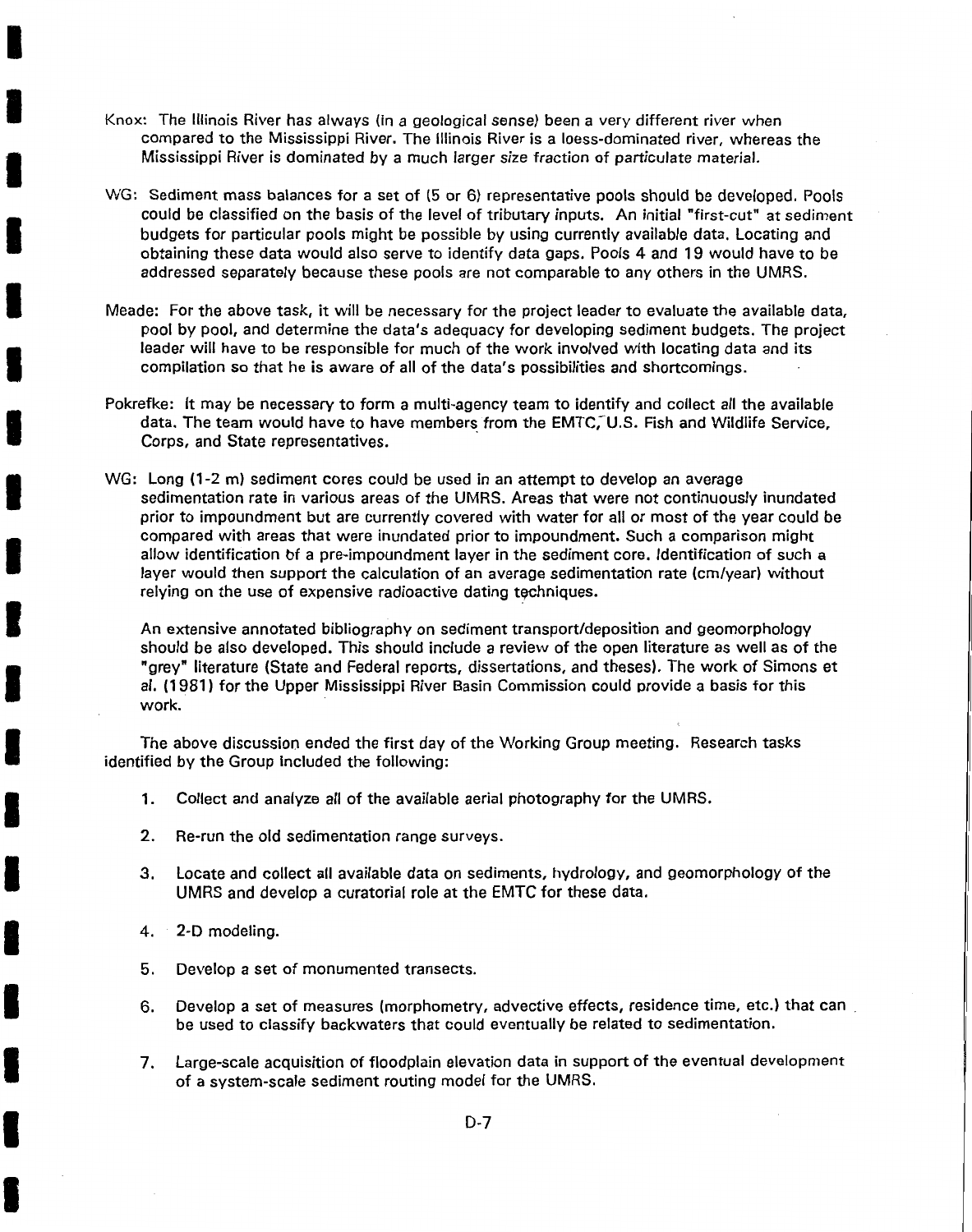8. Re-survey the siltation ranges on the lower ends of tributaries emptying into the UMRS.

I

I

I

I

I

I

I

I

**in** 

I

I

I

I

**Inchester** 

I

I

**I** 

I

I

- 9. Develop sediment mass balance budgets for representative pools.
- 10. Develop an annotated bibliography covering the topic areas of sediment transport/deposition and the geomorphology of rivers .

Many of the above tasks appeared in the draft planning document provided to the Working Group prior to the meeting. The above list of research tasks was not compiled during the meeting; it is simply a list of those topics that received considerable discussion. The second day of the Working Group meeting was involved with a task-by-task discussion of the draft planning document that had been sent to all of the members prior to the meeting. Tasks that were discussed during the first day of the meeting are indicated as such.

#### Task 1. Literature Review

Discussed during the first day of the meeting.

#### Task 2. Review of Existing Hydraulic, Sediment, and Geomorphic Data

This task needs to include the acquisition of available data and its storage at the EMTC. The EMTC must also make a•definite commitment to a curatorial role.

I

#### Task 3. Estimate Tributary Sediment Discharge

This task would also contribute to Task 7. How would bedload be handled? Both Meade and Knox felt that estimates of bedload are about as accurate as actual measurements of bedload.

#### Task 4. Obtain Floodplain Elevation Data

This task would support many other activities (vegetation surveys, navigation studies, habitat studies, etc.) at the EMTC. Work under this task would include the establishment of a number of monumented and well described cross-sections.

Task 5. Investigate Sediment Transport and Depositional Processes within the UMRS Floodplain

| Subtask 5a. | Wind-driven waves                                                |
|-------------|------------------------------------------------------------------|
| Subtask 5b. | Vessel wake waves (Corps of Engineers-Navigation Study)          |
| Subtask 5c. | Wave energy regime (Corps of Engineers-Navigation Study)         |
| Subtask 5d. | Shoreline erosion by waves (Corps of Engineers-Navigation Study) |
| Subtask 5e. | Sediment resuspension by waves                                   |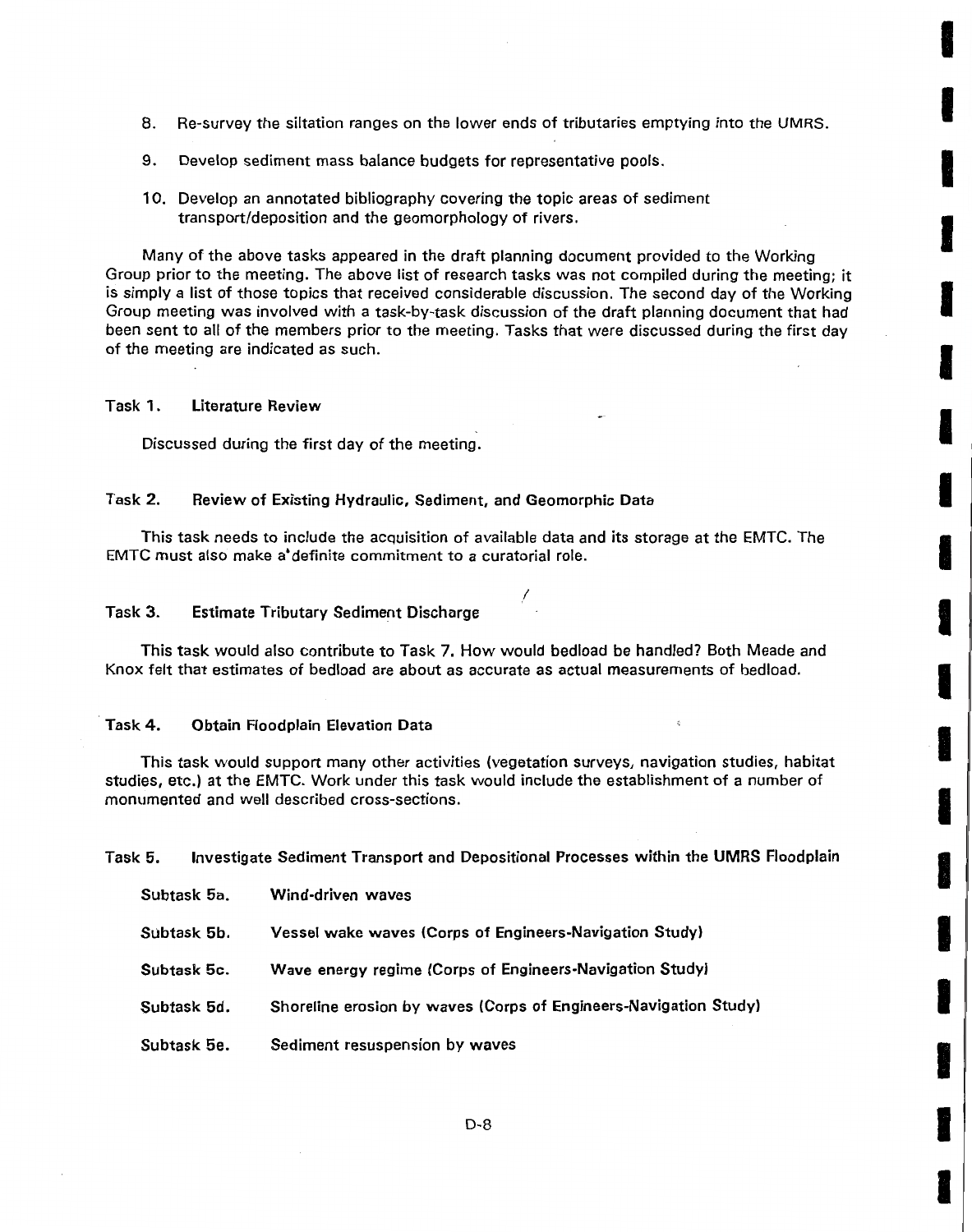Subtask 5f. Sediment resuspension by navigation traffic (Corps of Engineers-Navigation Study)

Subtask 5g. Sediment resuspension by advective flow

Subtask 5h. Bedload transport and deposition

Subtask 5i. Suspended sediment transport and deposition

Combine Subtasks 5a-d into a Wave Effects subtask, Subtasks 5e-g into a Resuspension subtask, and Subtasks 5h and i into a Sediment Transport and Deposition subtask.

#### Task 6. Backwater Areas Sediment Budget

I

I

I

I

I

I

I

I

I

I

I

I

I

I

I

I

I

I

I

This task should be performed on a set of different classes of backwaters. A rigorous classification scheme for different types of backwaters will be reqyired for this task. As a part of planning for the Navigation Study, the Math Modeling Group is working on development of such a classification scheme.

Task 7. Sediment Budget of UMRS Pools and River Reaches

Discussed during the first day of the meeting. •

#### Task 8. Map the Geomorphology of the UMRS Floodplain

This task will require the acquisition of extensive elevation coverages, available boring log data from the floodplain, and use of a set of defined types of geomorphic units.

#### Task 9. Predict Configuration of the UMRS Floodplain

This task is a major objective of the research effort and all of the previous tasks feed into this one.

#### Acronyms

| <b>EMTC</b>  | <b>Environmental Management Technical Center</b> |
|--------------|--------------------------------------------------|
| <b>GIS</b>   | Geographic Information Systems                   |
| <b>LTRMP</b> | Long Term Resource Monitoring Program            |
| <b>NASA</b>  | National Aeronautics and Space Administration    |
| <b>UMRS</b>  | Upper Mississippi River System                   |
| <b>USGS</b>  | U.S. Geological Survey                           |

D-9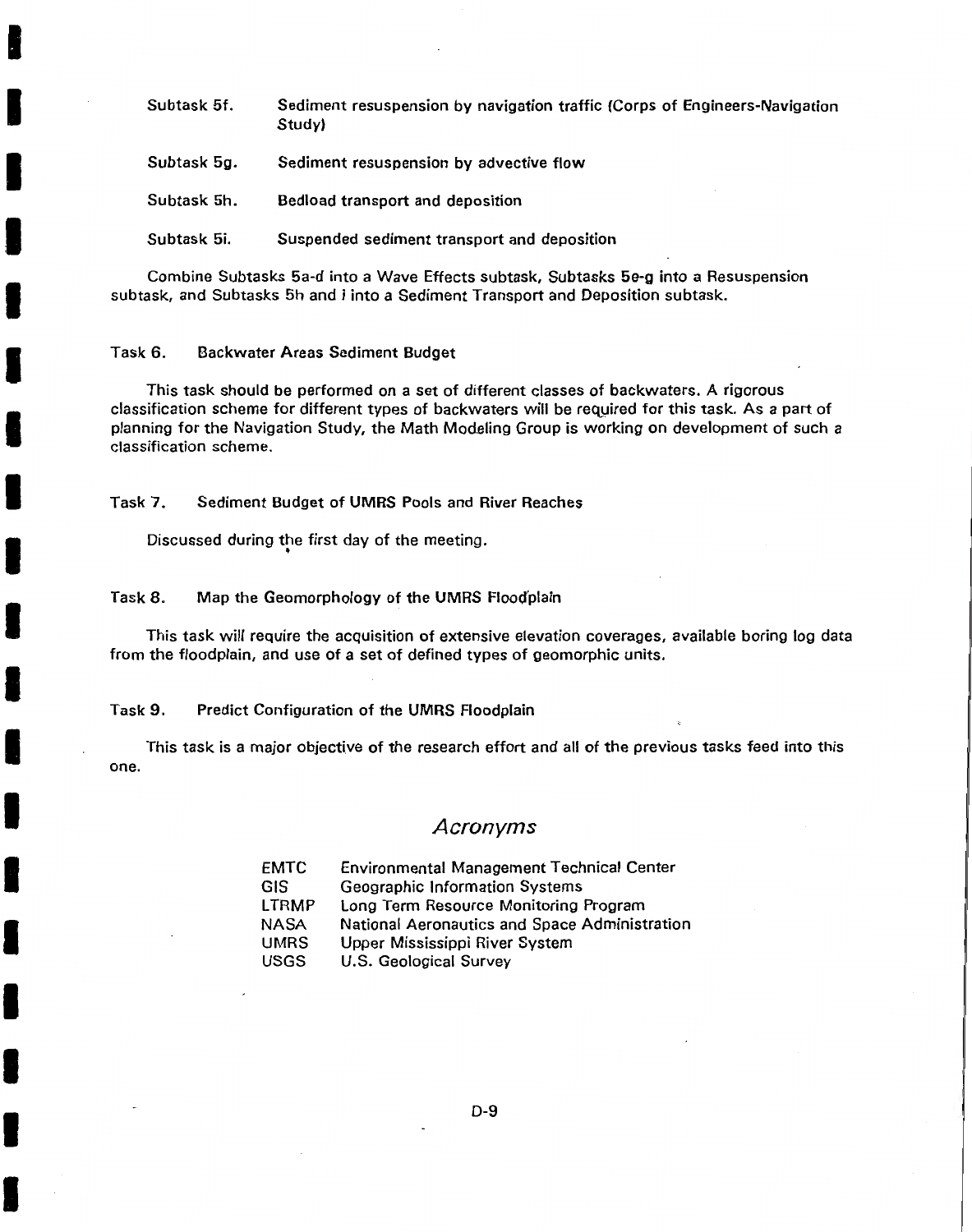# **Appendix E**

# **Sediment Transport/Geomorphology Working Group**

Location: Environmental Management Technical Center 575 Lester Avenue Onalaska, Wisconsin 54650

Date: January 19-20, 1994

#### AGENDA

- 1. Introduction/Purpose/Outcome Gaugush
- 2. Background Wilcox
- 3. Identification of Needs
- 4. Available Data

I

I

I

I

I

I

I

I

I

I

I

I

I

I

I

I

I

I

- 5. Identification of Tasks
- 6. Tasks Associated with Navigation Study
- 7. Task Prioritization